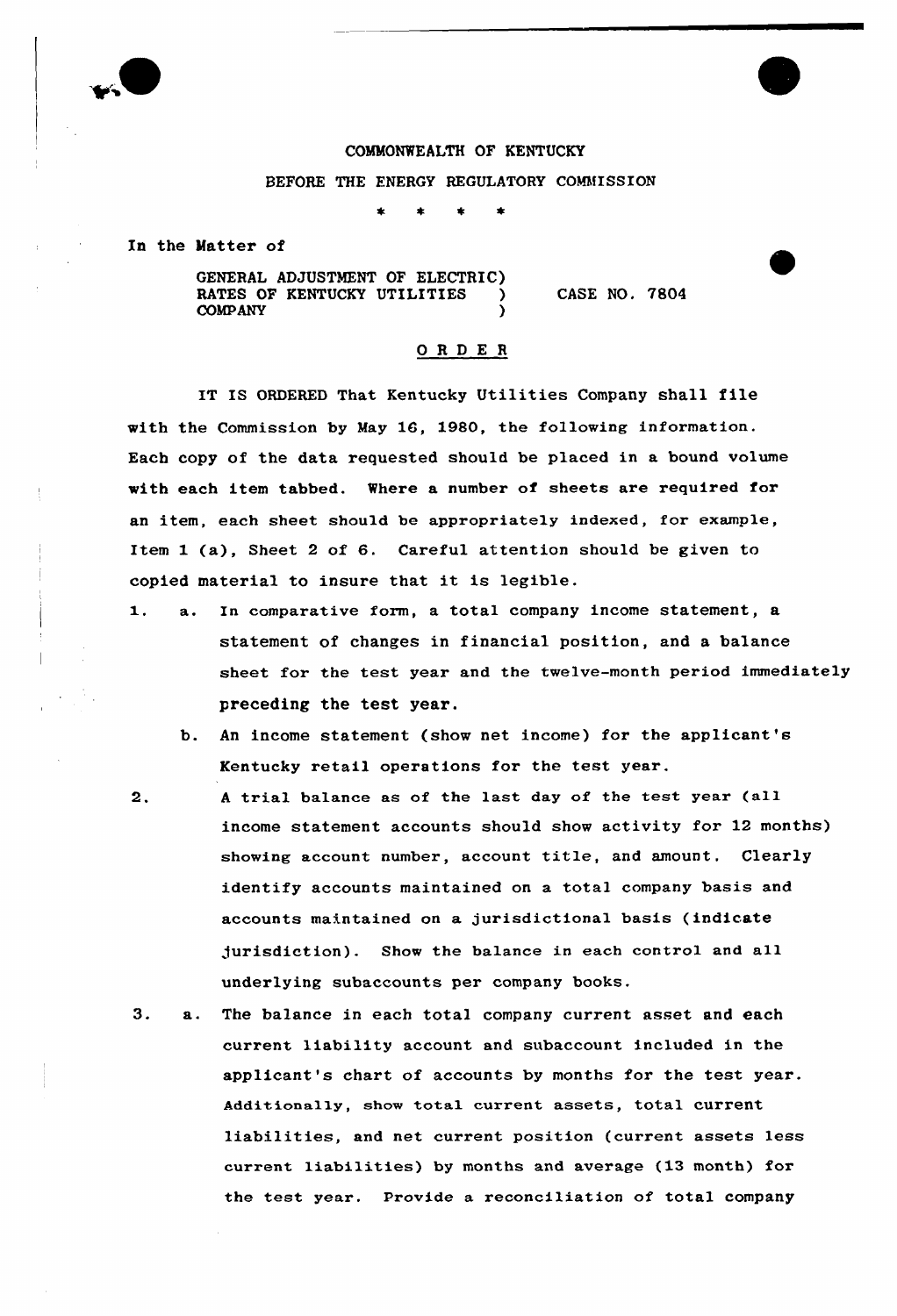

current assets, current liabilities, and net current position provided in response to the above with the current assets and current liabilities as shown on the total company balance sheet for each month of the test year.

- b. <sup>A</sup> calculation of total company average (thirteen month) and end-of-period debt, preferred stock, and common equity capital for the test year as shown in Format 3b attached.
- C. <sup>A</sup> calculation of the average (thirteen month) and end-ofperiod long-term debt composite interest and preferred stock costs for the twelve months of the test year. Supporting details underlying calculations should be provided, The avexage long-term debt composite interest cost is calculated by dividing the sum of the book interest accxued on long-term debt and related amortization of discount, premium, and issuance cost by average long-term debt as calculated in Format 3b column c, line 15.
- List each general office account (asset, reserve, and expense accounts) covering the twelve months of the test year. Show the amount allocated to each jurisdiction and a calculation of the factox used to allocate each amount. To be done by companies operating in more than one state.

ø

1

 $\mathbf{r}$ 

 $\mathcal{F}$ 

- $5.$ The following monthly account balances and a calculation of the average (thirteen month) account balances for the test year for total company electric, Kentucky retail, other retail jurisdictions, and FPC wholesale:
	- a. Plant in service (Account 101)
	- b. Plant purchased or sold (Account 102)
	- c. Property held for future use (Account 105)
	- d. Construction work in progress (Account 107)
	- e. Completed construction not classified (Account 106)
	- f. Depreciation reserve (Account 108)
	- g. Plant acquisition adjustment (Account 114)
	- h. Amortization plant acquisition adjustment (Account 115)

 $-2-$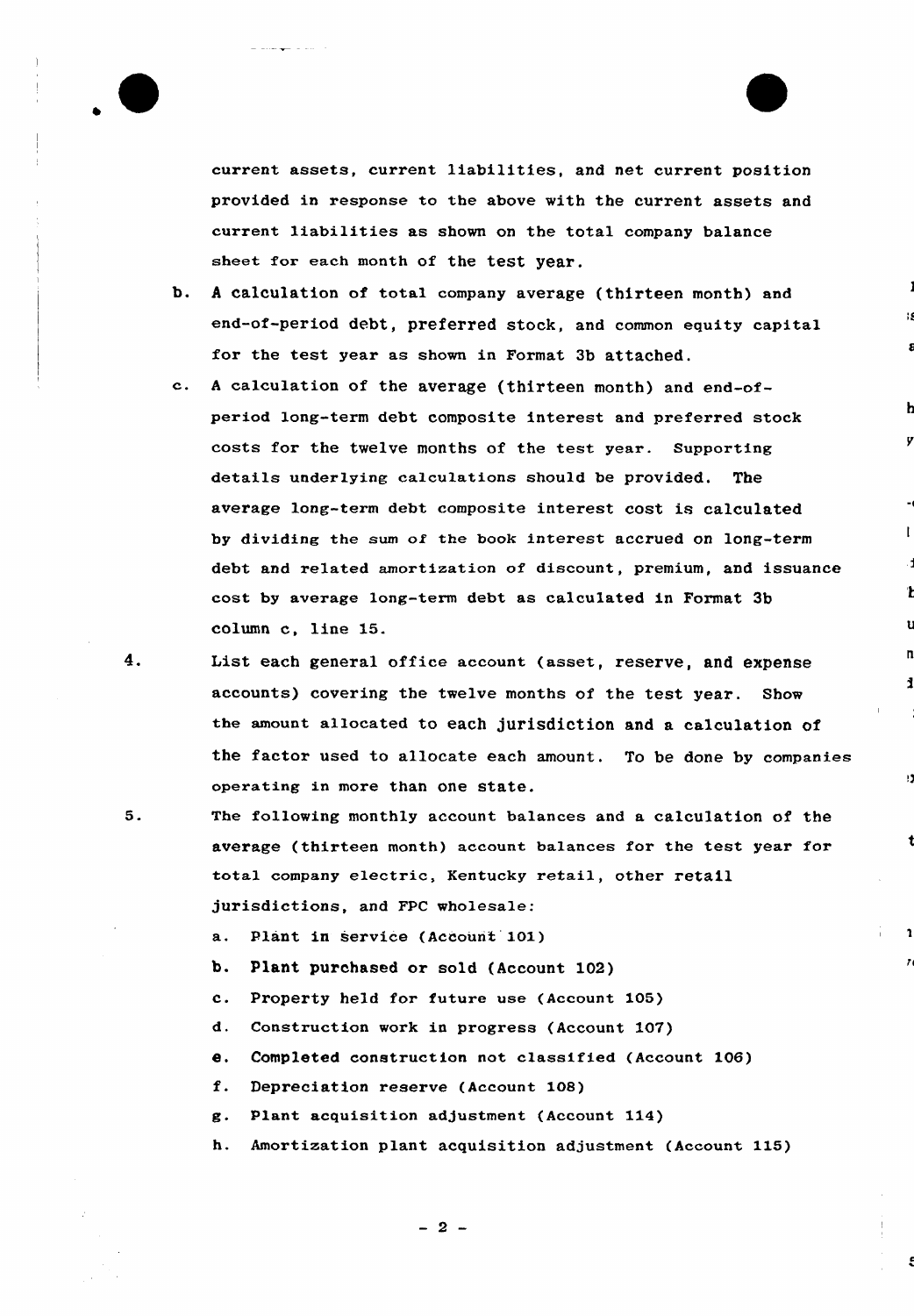- Materials and supplies (Accounts 151, 154 and applicable portion of 163)
- j. Unpaid for balance in materials and supplies applicable to each account in 5i above\*
- k. Unamortized investment credit Pre-Revenue Act of 1971
- l. Unamortized investment credit Revenue Act of <sup>1971</sup>
- m. Accumulated deferred income taxes
- n. <sup>A</sup> summary of customer deposits as shown in Format Sn attached
- o. Computation and development of minimum cash requirements
- p. Balance in Accounts Payable applicable to amounts included in utility plant in service+
- q. Balance in Accounts Payable applicable to amounts included in plant under construction\*
- r. Short-term borrowings
- s. Interest on short-term borrowings (expense)
- The cash account balances at the beginning of the test yeax and at the end of each month during the test year for total company electric, Kentucky retail, other retail jurisdictions, and FPC wholesale.
- Provide the following information for each item of electric property held for future use at the end of the test year:
	- a. Descxiption of property
	- b. Location
	- c. Date purchased
	- d. Cost
	- e. Estimated date to be placed in service
	- f. Brief description of intended use
	- g. Current status of each project
- 8.

7.

Schedules in comparative form showing by months for the test year and the year preceding the test year the total company balance in each electric plant and reserve account or subaccount included in the applicant's chart of accounts as shown in Format 8 attached.

If actual is unavailable, give reasonable estimate.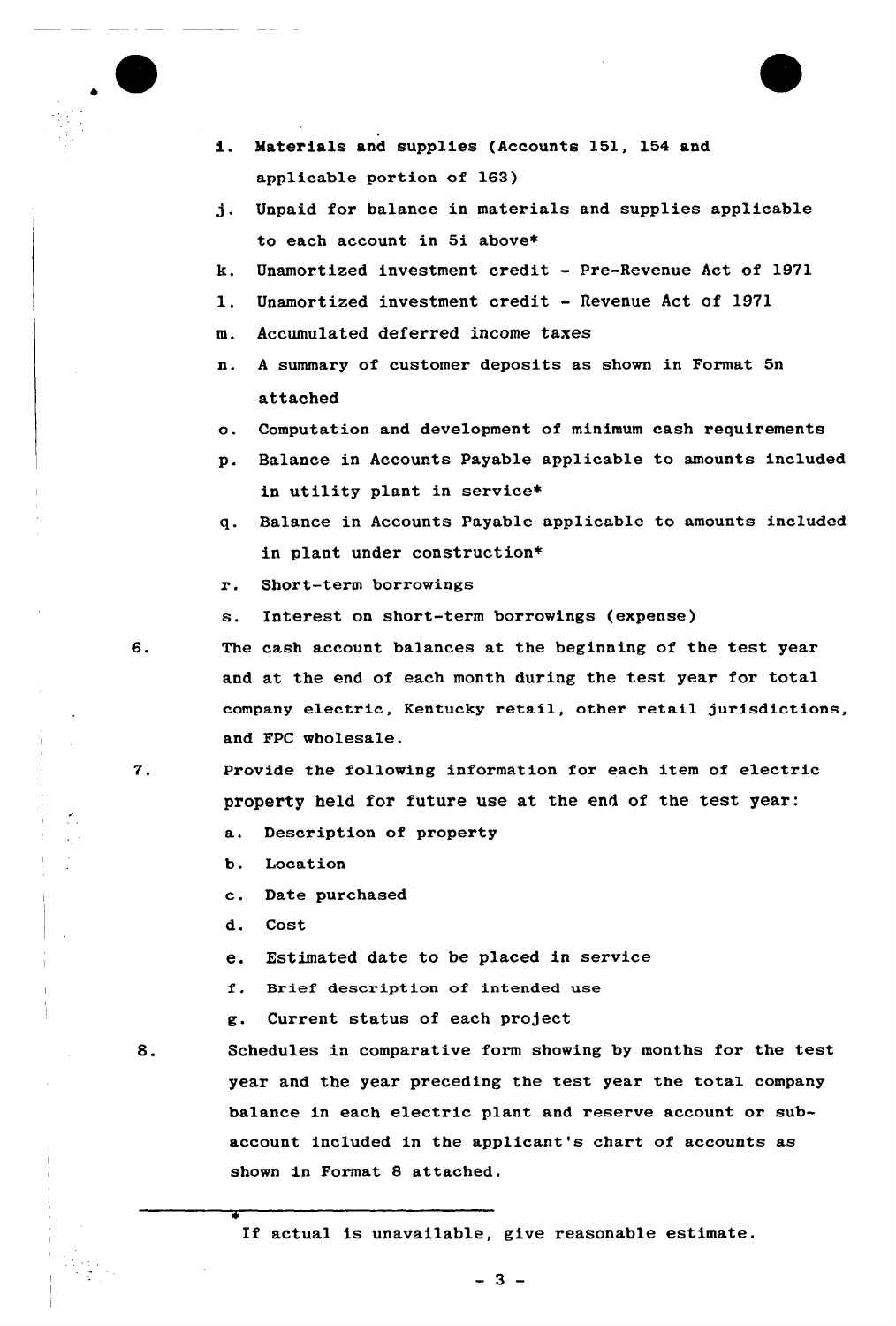

e

Provide the journal entries relating to the purchase of utility plant acquired as an operating unit or system by purchase, merger, consolidation, liquidation, or otherwise since the inception of the company. Also, a schedule showing the calculation of the acquisition adjustment at the date of purchase of each item of electric plant, the amortization period, and the unamortized balance at the end of the test vear.

10.

The detailed work papers showing calculations supporting all accounting, proforma, end-of-period, and proposed rate adjustments in the rate application to revenue, expense, investment, and reserve accounts for the test year and a complete detailed narrative explanation of each adjustment including the reason why each adjustment is required. Explain all components used in each calculation. Index each calculation to the accounting, pro forma, end-of-period, and proposed rate adjustment which it supports.

11. a. <sup>A</sup> schedule showing a comparison of the balance in the Kentucky retail revenue accounts for each month of the test year to the same month of the preceding year for each revenue account or subaceount included in the applicant's chart of accounts. Include appropriate footnotes to show the month each rate increase was granted and the first month the full increase was recorded in the accounts. See Format 8.

b. <sup>A</sup> schedule in comparative form showing by months and annually for the test year and the year preceding the test year the balance in each total company retail revenue account or subaccount in the applicant's chart of accounts that requires allocation to the Kentucky retail jurisdiction and the amount applicable to the Kentucky retail jurisdiction, See Format 8.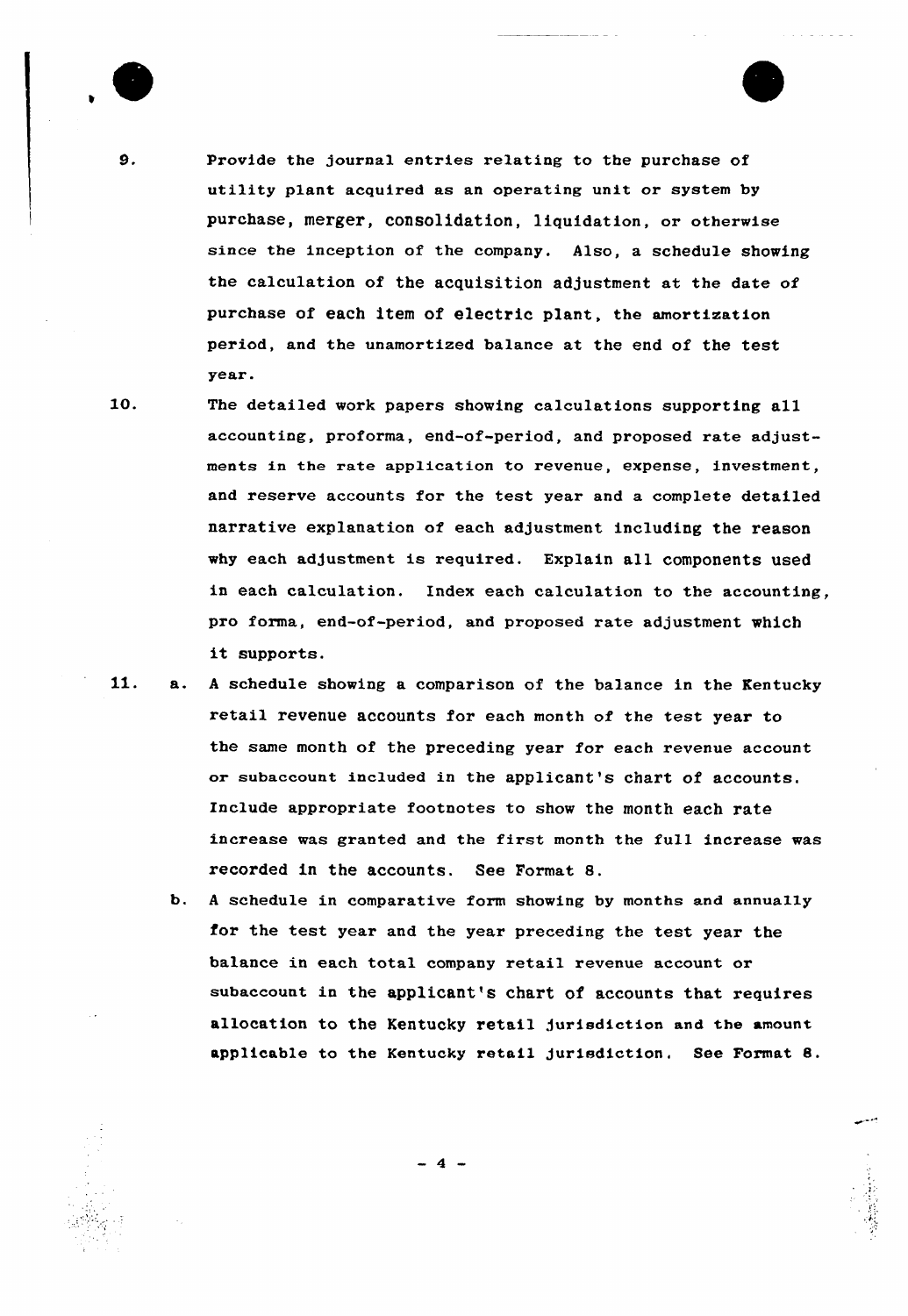

 $\mathcal{S}$ 

- 12. a. <sup>A</sup> schedule showing a comparison of the balance in each total company electric operating expense account for each month of the test year to the same month of the preceding year for each account or subaccount included in the applicant's chart of accounts. See Format 8.
	- b. <sup>A</sup> schedule in comparative form showing the total company electric operating expense account balances for the test year and each of the five years preceding the test year for each account or subaccount included in the applicant's annual report (FPC Form No. 1, Pages 417-420). Show the percentage of increase of each year over the prior year.
	- c. A schedule of total company salaries and wages for the test year and each of the five calendar years preceding the test year as shown in Format 12c attached.
	- d. <sup>A</sup> schedule showing the percentage of increase in salaries and wages for both union and non-union employees for the past five (5) years.

è

IJ.

 $\mathbf t$ 

×

O 9

f.

The following tax data for the test year for total company electric, Kentucky retail, other retail jurisdictions, and FPC wholesale:

- Income taxes:
	- (1) Federal operating income taxes deferred accelerated tax depreciation
	- (2) Federal operating income taxes deferred other {explain)
	- (3) Federal income taxes operating
	- (4) Income credits resulting from prior deferrals of Federal income taxes
	- (5) Investment tax credit net
		- (i) Investment credit realized
		- (ii) Investment credit amortized Pre-Revenue Act of 1971
		- (iii) Investment credit amortized Revenue Act of <sup>1971</sup>
		- (6) Provide the information in  $13.a(1)$  through  $13.a(4)$  for state income taxes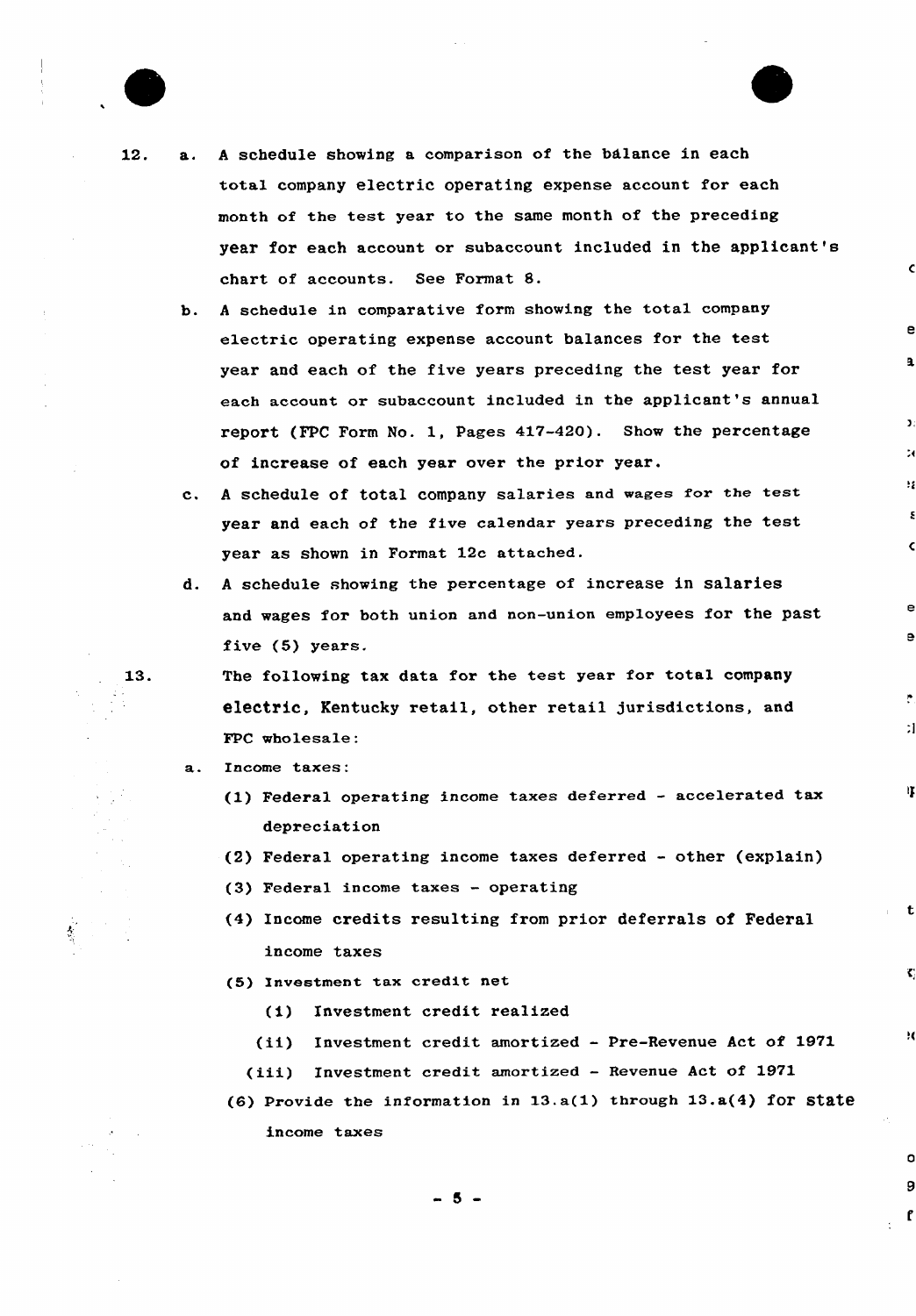

- (7) Reconciliation of book to taxable income as shown in Format 13a (7) attached and a calculation of the book Federal and state income tax expense for the test year using book taxable income as the starting point.
- (8) <sup>A</sup> copy of Federal and state income tax returns for the taxable year ended during the test year including supporting schedules.
- (9) Schedule of franchise fees paid to cities, towns, or municipality during the test year including the basis of these fees.
- b. An analysis of Kentucky other operating taxes as shown in Format 13.b attached.
- 14. <sup>A</sup> schedule of total company net income per 1000 KWH sold per company books for the test year and the five years preceding the test year. This data should be provided as shown in Format 14 attached.
- 15. The comparative operating statistics as shown in Format 15 attached.
- 16. <sup>A</sup> schedule of total company average electric plant in service per 1000 KWH sold by account per company books for the test year and the five calendar years preceding the test year. This data should be provided as shown in Format 16 attached.
- 17. <sup>A</sup> statement of electric plant in service per company books for the test year. This data should be presented as shown in Format 17 attached.
- 18. a. Provide a detailed analysis of all (jurisdictional) charges booked during the test period for advertising expenditures. This analysis should include a complete breakdown of Account 913 — Advertising Expenses, as shown in Format 18a attached and further should show any other advertising expenditures included in any other expense accounts, The analysis should be specific as to the purpose of the expenditure and the expected benefit to be derived.
	- b. Provide an analysis of Account 930 Miscellaneous General Expenses for the test period. This analysis should show a complete breakdown of this account as shown in attached Format 18b and further provide all detailed working papers supporting

 $\overline{a}$  $\sim$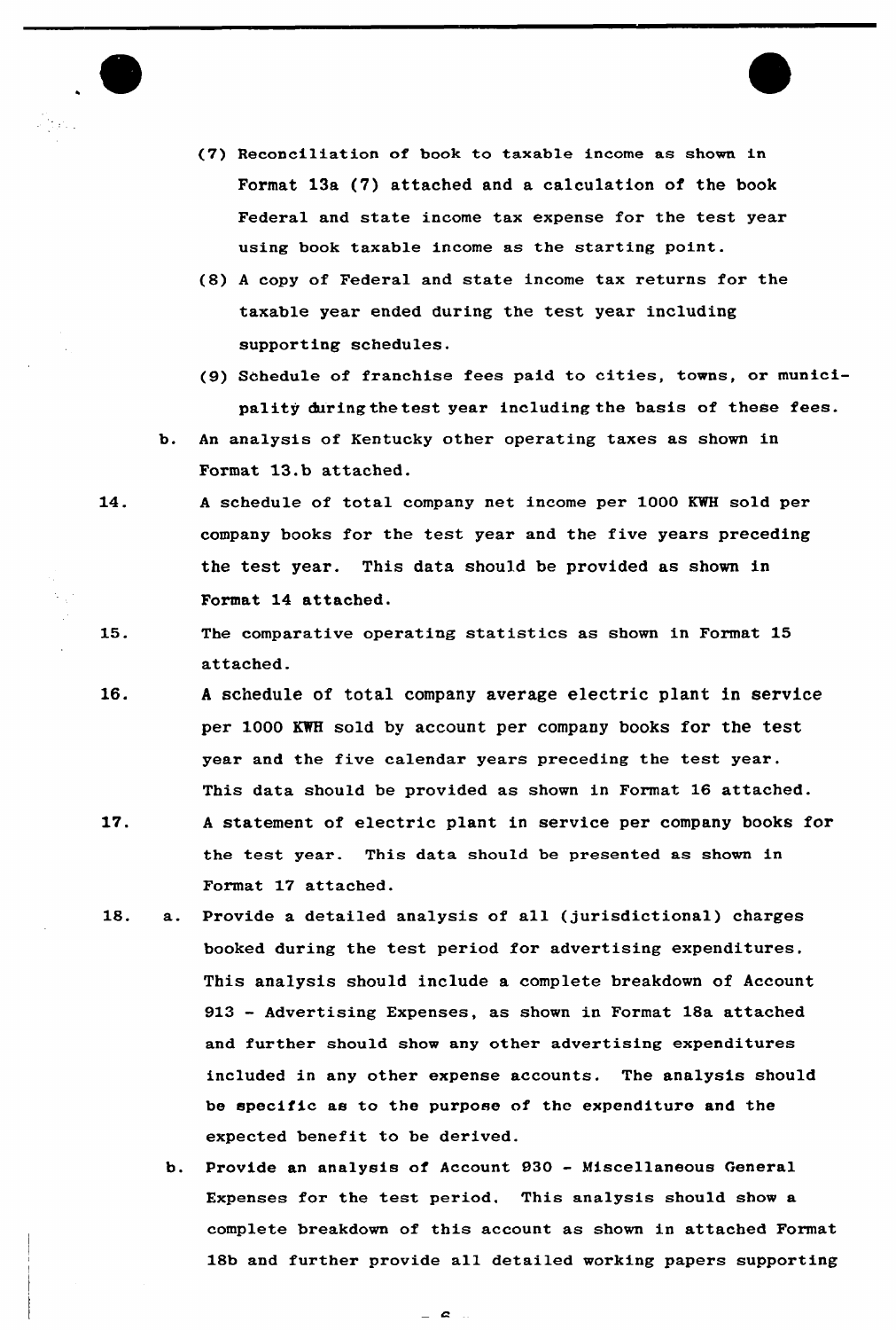

this analysis. As a minimum, the work papers should show the date, vendor, reference (i.e. voucher no., etc.), dollar amount and brief description of each expenditure. Detailed analysis is not required for amounts of less than \$500 provided the items are grouped by classes as shown in Format 18b attached.

- c. Provide an analysis of Account <sup>426</sup> Other Income Deductions for the test period. This analysis should show a complete breakdown of this account as shown in attached Format 18c, and further provide all detailed working papers supporting this analysis. As a minimum the work papers should show the date, vendor, reference (i.e., voucher no., etc.), dollar amount and brief description of each expenditure. Detailed analysis is not required for amounts of less than \$500 provided the items are grouped by classes as shown in Format 18c attached.
- 1.9. <sup>A</sup> detailed analysis of contributions for charitable and political purposes (in cash or services), if any, recorded in accounts other than Account 426. This analysis should indicate the amount of the expenditure, the recipient of the contribution and the specific account charged.
- 20. a. <sup>A</sup> statement describing the applicant's lobbying activities and a schedule showing the name of the individual, his salary, his organizations or trade associations involved in and all company-paid or reimbursed expenses or allowances and the account charged for all personnel for whom a principal function is that of lobbying, whether it be lobbying on the local, state, or national level.
	- b. A schedule showing the test year and the year preceding the test year with each year shown separately the following information regarding the applicant's investments in subsidiaries and joint ventures:

(1) Name of subsidiary or Joint venture

(2) Date of initia1 investment

-7 -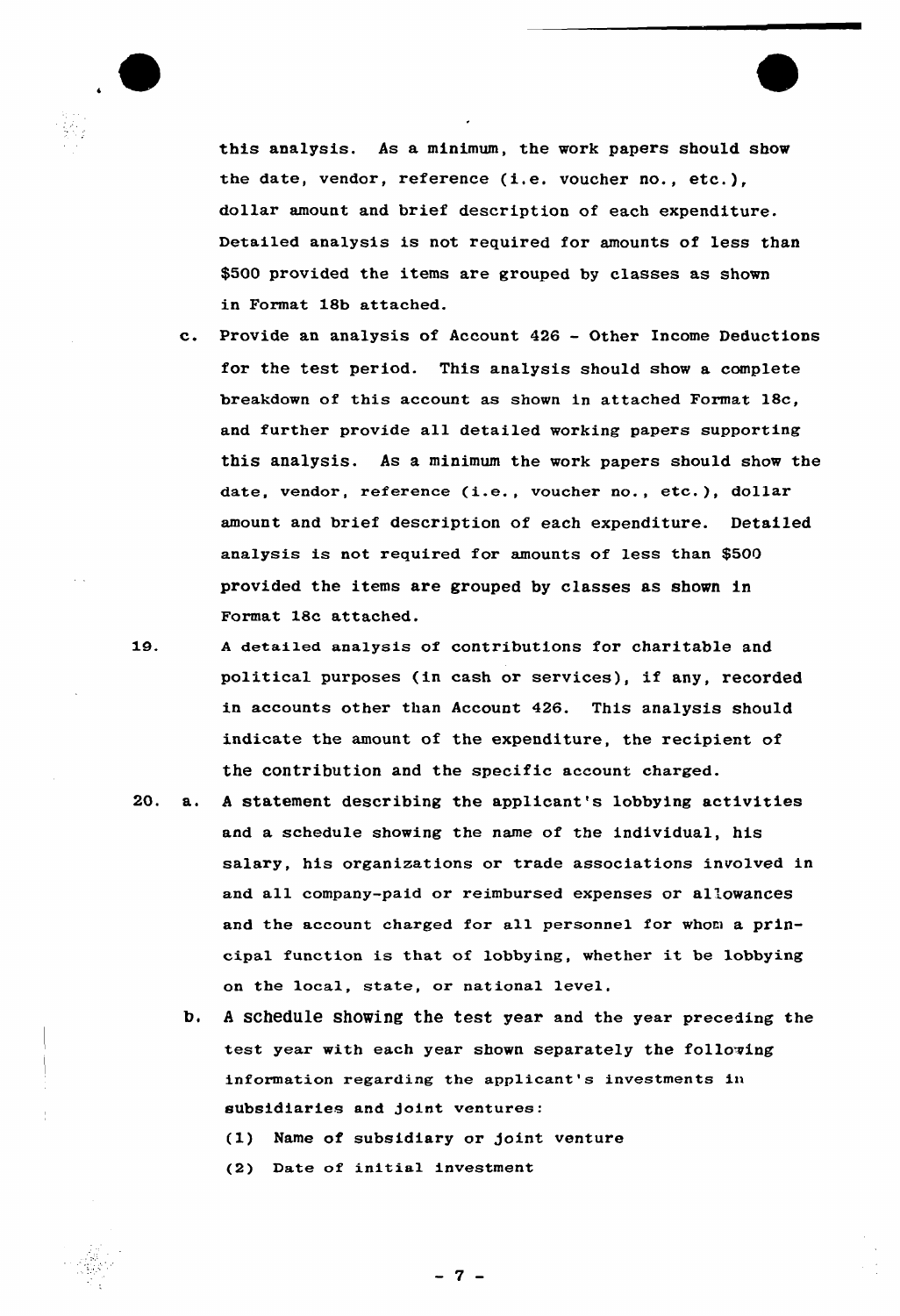

- (3) Amount and type of investment made for each of the two (2) years included in this report.
- (4) Balance sheet and income statement for the test year and the year preceding the test year. Where only internal statements are prepared, furnish copies of these.
- (5) Show on a separate schedule all dividends or income of any type received by applicant from its subsidiaries cr joint ventures for each of the two (2) year report periods and indicate how this income is reflected in the reports filed with the Commission and the stockholder reports.
- (6) Name of officers of each of the subsidiaries or joint ventures, officer's annual compensation, and portion of compensation charged to the subsidiary or joint venture. Also, indicate the position each officer holds with the applicant and the compensation received from the applicant.
- 21. a. A schedule showing by month the dollar amount of fuel purchased from affiliated and nonaffiliated suppliers for the test  $y_{\text{car}}$ .
	- b. <sup>A</sup> calculation of the dollar amount paid for fuel purchased each month from affiliated suppliers for the test year.
	- c. A calculation showing the average (thirteen month) number of days' supply of coal on hand for the test year and each of the five years preceding the test year (include a copy of all workpapers). Also, include a written detailed explanation of factors considered in determining what constitutes an average day's supply of coal.
- 22. Provide the following information with regard to uncollect.ble accounts for the test year and five preceding calendar years (taxable year acceptable) for total company:
	- a. Reserve account balance at the beginning of the year
	- b. Charges to reserve account (accounts charged off)
	- c. Credits to reserve account
	- d. Current year provision
	- e. Reserve account balance at the end of the year
	- f. Percent of provision to total revenue

 $-8 -$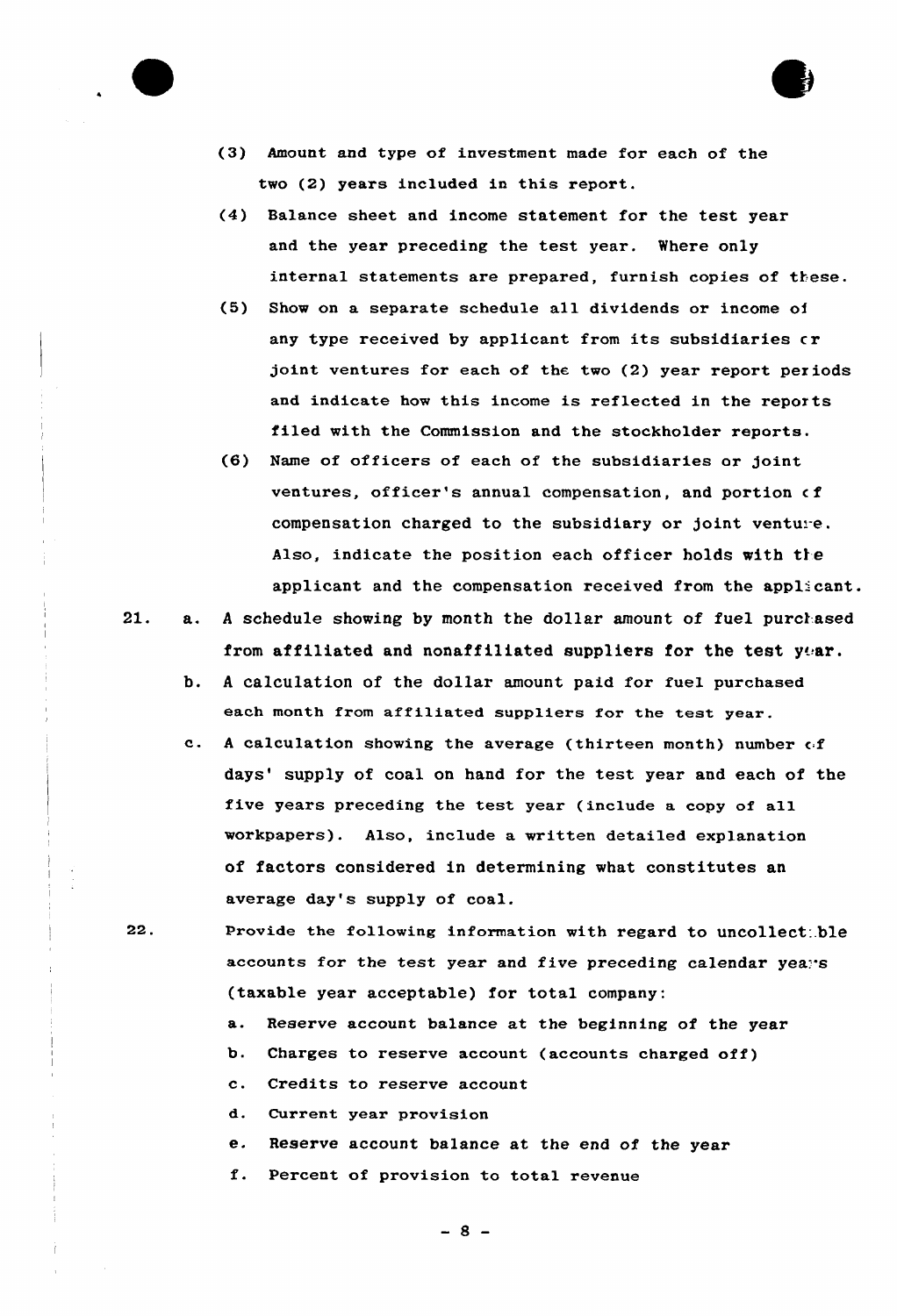

- 23. a. <sup>A</sup> listing of nonutility property and property taxes and account where amounts are recorded.
	- b. <sup>A</sup> schedule for all non-utility property giving a description, the date purchased and the cost.

24. Rates of return in Format 24 attached.

25. Employee data in Format 25 attached.

- 26. The jurisdictional allocation study for the test year including all applicable work papers.
- A list of generation units completed or under construction  $27.$ during the test year. This list should include the capacity, actual or estimated total cost, type of fuel to be utilized, and the in service or estimated completion date for each unit.
- 28. Actual fuel costs for the test year. The costs should be given in total dollars, cents per KWH generated, and cents per MBTU for each type fuel. Data should also be supplied on the actual amounts of each type of fuel used, the numbers of BTU's obtained from each type of fuel, and the KWH generated by each type of fuel.
- Alternative yearly load forecasts for the i0 years succeeding 29. the test year, summer and winter peaks, based on:
	- a. Present forecasts as anticipated by the Company
	- b. Reasonable assumptions reflecting possible changes in the availability of alternative energy sources (i.e. natural gas, fuel oil, solar power, etc.) actual and projected.
	- c. If a current ten (10) year forecast is not available, provide the most recent forecast and state the reason a ten (10) year forecast is not available.

Purchased power costs. These costs should be separated into demand and energy costs. The actual and estimated K% demands and KWH purchased should be included. Indicate any estimates Used.

30.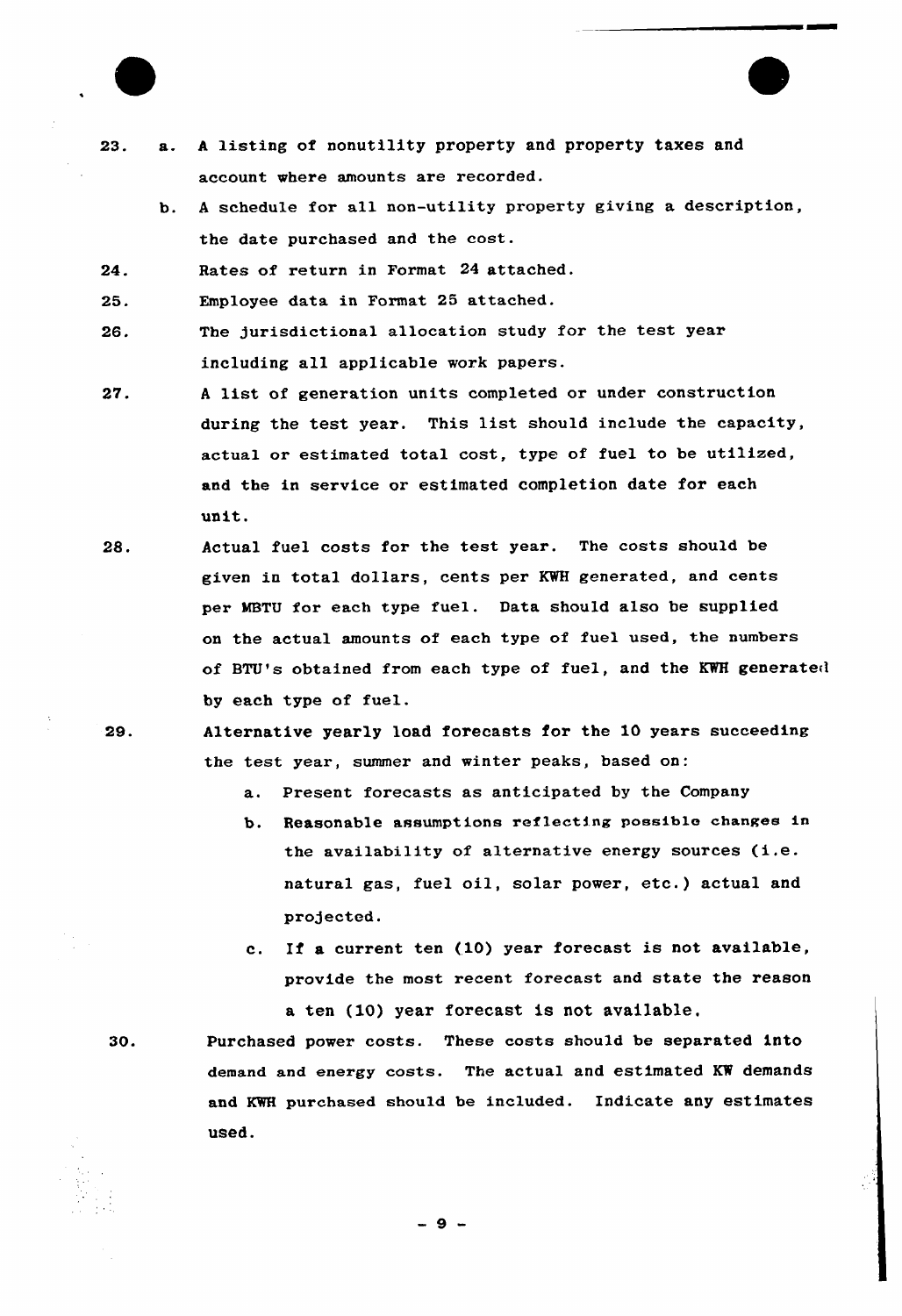

- 31. Provide an annualization of the operation of any generating units declared commercial during the test year using the Company's estimate of the operation of these units.
- 32. a. Capital structure at end of each calendar year for the previous ten (10) years.
	- b. Capital structure at end of latest available quarter
	- c. Capital structure at end of test period

Item 32a, 32b and 32c should include the following information:

- (1) class of capital
- (2) amount of each class (\$)
- (3) ratio of each class to total
- $(4)$  total capitalization  $(\$)$
- 33. a. List all outstanding issues of long term debt as of the end of the latest calendar year and at the end of the test period. Item 33a should include the following information for each outstanding issue of long term debt:
	- (1) Date of maturity
	- (2) Date of issue
	- (3) Amount outstanding (4)
	- (4) Coupon interest rate (%)
	- (5) Cost rate at issue (%)
	- (6) Cost rate to maturity (%)
	- (7) Bond rating at time of issue (Moody's, Standard & Poor's, etc.)
	- (8) Type of obligation
	- b. Provide calculations of embedded cost of long-term debt at the end of each calendar year for the previous ten (10) years. Also provide this calculation for the end of the test period.
- 34. a. List all outstanding issues of preferred stock as of end of the latest calendar year and at the end of the historical test period. Item 34a should include the following information for each outstanding issue of preferred stock:
	- (1) Date of issue
	- $(2)$  Amount sold  $(\$)$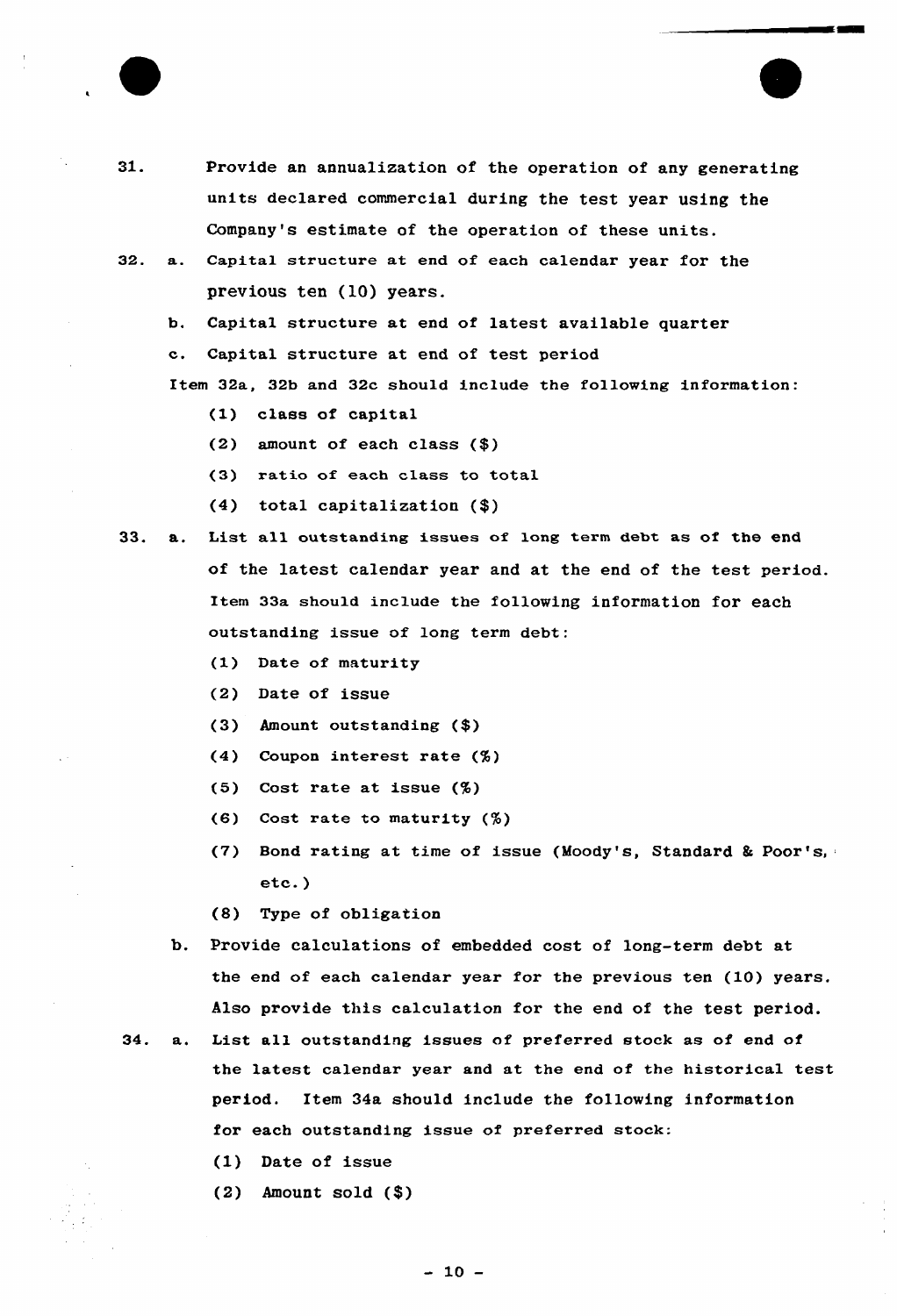

- (3) Amount outstanding (\$)
- (4) Dividend rate
- (5) Convertibility features if any
- (6) Cost rate at issue (%)
- b. Provide calculations of embedded cost calculations of preferred stock at the end of each of the previous ten (10) years. Also, provide this calculation for the test period.

35. a. Provide a listing of all issues of common stock in the primary market during the most recent ten (10) year period.

For Item a provide the following information:

- (1) Date of issue
- (2) Number of shares issued
- (3) Date of announcement and registration
- (4) Price per share (net to company) (\$)
- (5) Book value per share at time of issue (\$)
- (6) Selling expenses as % of gross issue amount
- (7) Net proceeds to company
- (8) Price per share to the public
- b. Provide the following information on a quarterly and yearly basis for the most recent ten (10) year period available, through the latest available quarter. (Item (5) through (7) refer to yearly figures only.)
	- (1) Average number of shares of common outstanding
	- (2) Book value at end of quarter (year)
	- (3) Quarterly (yearly) earnings per share
	- (4) Declared quarterly (yearly) dividend rate per share
	- (5) Rate of return on average common equity
	- (6) Rate of return on year-end common equity
- $c_{\cdot}$ Provide monthly market price figures for common stock for each month during the most recent ten (10) year period. Include the following:
	- (1) Monthly high price
	- (2) Monthly low price
	- (3) Monthly closing price
	- (4) Note all stock splits by date and type and adjust prices accordingly.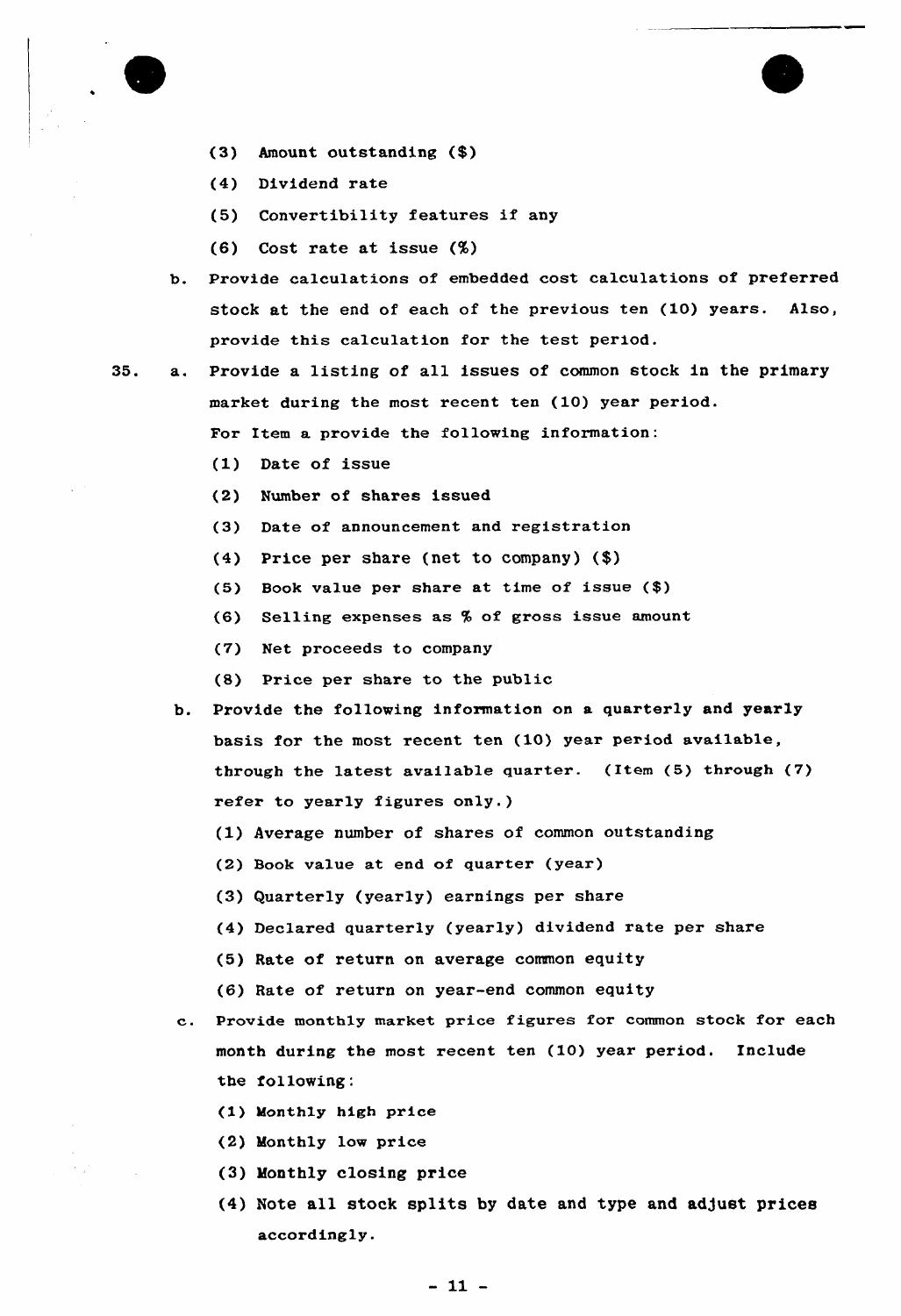

40.

42.

36. Provide figures showing computation of fixed charge coverage ratio (SEC Method, PRETAX, including Short Term Debt payments) at the end of each of the 10 most recent prior years.

- 37. a. In comparative form, a statement showing rates, charges, terms and conditions, and Service Rules and Regulations presently in effect and those which the applicant seeks to place into effect as well as percentage increases (decreases) for each rate or charge.
- 38. <sup>A</sup> listing of present or proposed research efforts dealing with the pricing of electricity and the current status of such efforts.

Test year revenues for each rate schedule on:

a. per book rates

- b, present rates annualized
- c. proposed rates annualized
- For the test year submit the following data:
	- a. Coincident peak demand for each rate schedule at the time of the summer and winter peaks (system)
	- b. KWH sales and number of bills for each residential rate schedule during the months of the winter peaks (system and Kentucky Jurisdictional).
	- c. System peak demand for summer and winter seasons.
	- d. Non-coincident and class peak demands for each rate schedule for the summer and winter seasons (system).
- 41. What is the date of the last depreciation study prepared by or for your company?

What was the interval between the last depreciation study and the next planned study? Interval

 $\frac{1}{2}$ 

 $-12 -$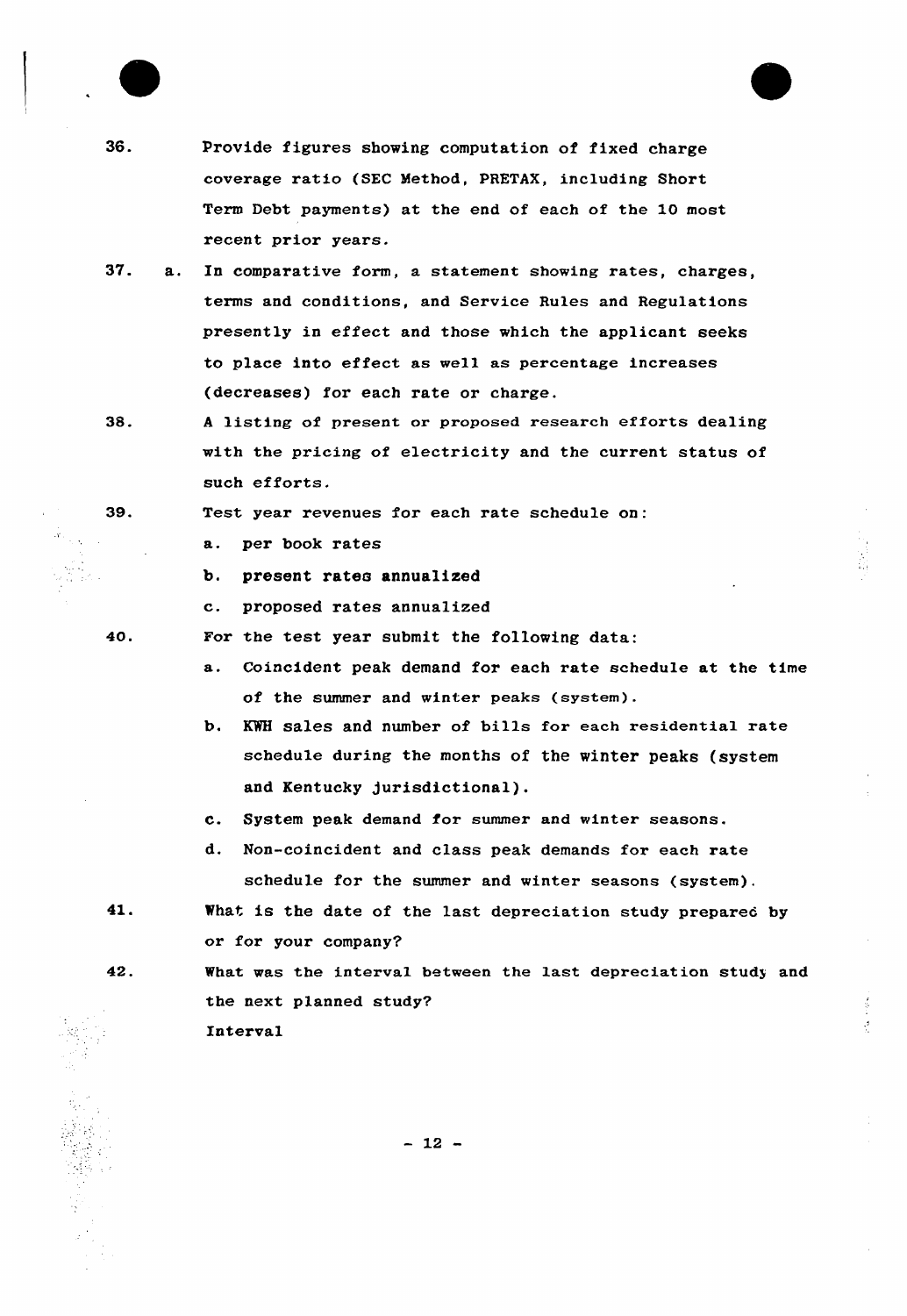

43. Were the latest depreciation study finding and recommer dations:

- a. adopted completely?
- b. adopted with minor exceptions?
- c. unaccepted?
- d. if not fully adopted, state the recommendations noi adopted and furnish reasons.

44.

When were the latest depreciation study findings and recommendations implemented? Date

45.

For purposes of booking depreciation expense to what depreciable plant base does the company apply accrual rates?

a. kverage of beginning and end-of-year estimated balances.

- b. kverage of January 1 and July 1 balances.
- c. End-of-month plant balances.
- d. Other. Explain.
- 46.

If averages of beginning and end-of-year estimated balances are used, are estimated additions revised when actual amounts are known'

47.

- Bow is estimated net salvage treated?
	- a. The depreciable plant base is increased or decreased as appropriate.
	- b. The accrual rate is adjusted to reflect the net salvage percentage of plant original cost.
- 48.

What method is used to allocate total depreciation requirements to accounting periods falling within the asset life span?

- $\mathbf{a}$ . Straight-line method.
- b. Compound interest or sinking fund method.
- c. Unit of production.
- d. Combination of methods. Explain.

49.

- How are mass property units priced for retirement purpo ses? **a.** Actual cost.
	- b. First in first out .
	- c. Moving average cost .
	- d. Yearly average cost .
	- e. Average costs for each year or bands of years (state band of years used).

f. Other. Explain.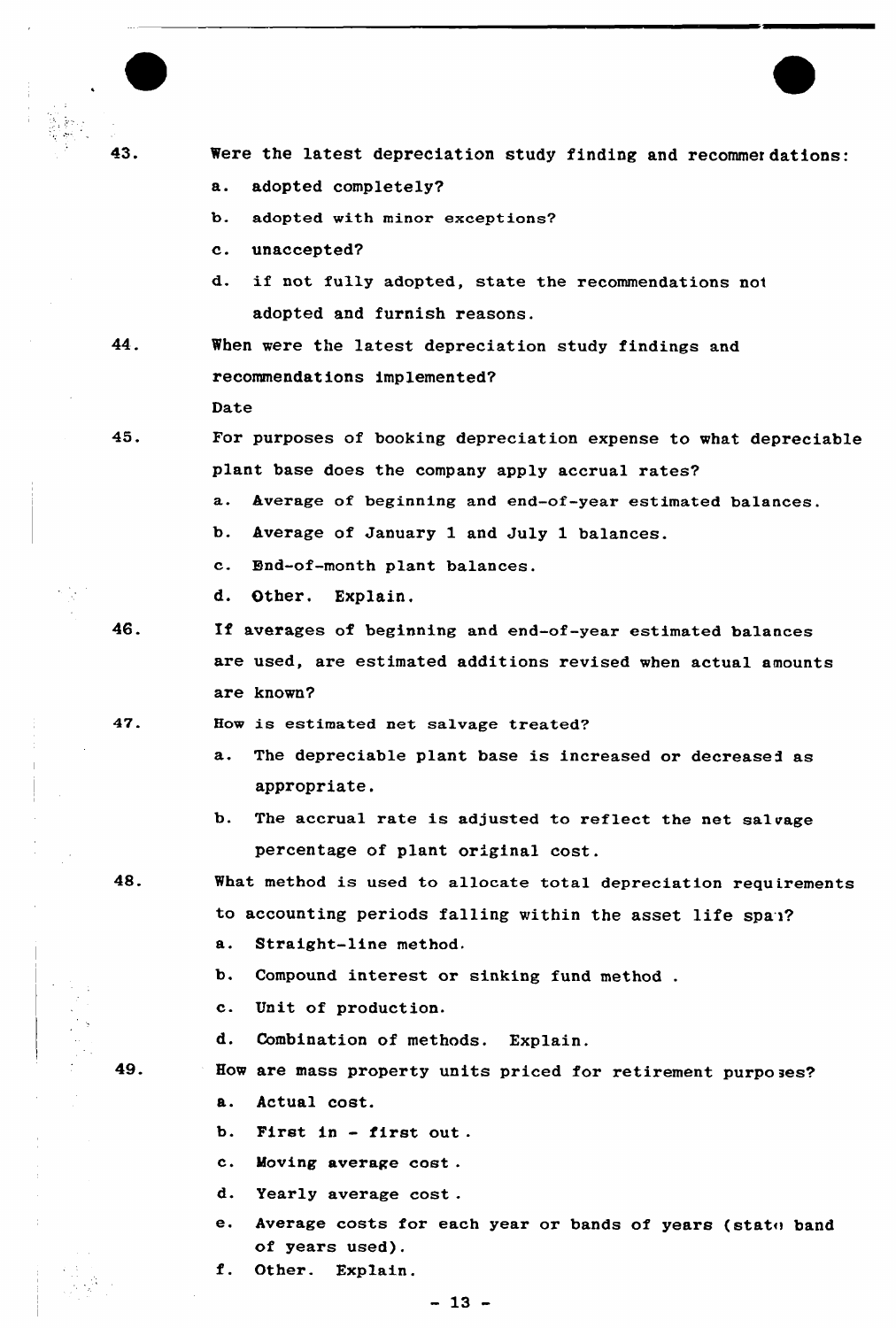| 50. |                | Are company estimates of service life and net salvage                |
|-----|----------------|----------------------------------------------------------------------|
|     |                | determined:                                                          |
|     | а.             | For each unit of property (unit summation for plant                  |
|     |                | groupings (i.e. an entire transmissions line), or by                 |
|     |                | plant location (i.e. a specific compressor station or                |
|     |                | structure). Explain.                                                 |
|     | ъ.             | For each primary plant account or subaccount.                        |
|     | $\mathbf{c}$ . | For plant functional classification only?                            |
|     | d.             | For all system depreciable plant (i.e. a single composite            |
|     |                | estimate)?                                                           |
|     | е.             | Other? Explain.                                                      |
| 51. |                | Are accrual based on estimates of:                                   |
|     | a.             | Total service period of the asset $(s)$ ?                            |
|     | b.             | Total remaining service period of the asset(s)?                      |
|     | $\mathbf{c}$ . | Average service life for a plant group?                              |
|     | d.             | Average remaining life for a plant group?                            |
|     | е.             | Other? Specify?                                                      |
| 52. |                | Are accrual rates based on estimates of:                             |
|     | а.             | Historical gross salvage?                                            |
|     | b.             | Future gross salvage?                                                |
|     | c.             | Average of historical and future gross salvage?                      |
|     | d.             | Historical cost of removal?                                          |
|     | е.             | Future cost of removal?                                              |
|     | f.             | Average of historical and future of cost removal?                    |
|     |                | The Commission is aware that some of this requested information      |
|     |                | could be compiled from information available in the Commission files |
|     |                | (i.e. annual reports, monthly reports, filings in previous cases).   |
|     |                | At the present time, however, the Commission's lack of computer      |
|     |                | capabilities and the magnitude of the case load leave the Commission |

51.

no alternative but to request the Company to provide this information. Moreover, until such time as the Commission, who is presently in the first stages of acquiring computer capabilities, is able, the Compr.ny may be required to file this or similar data in all rate cases.

 $-14 -$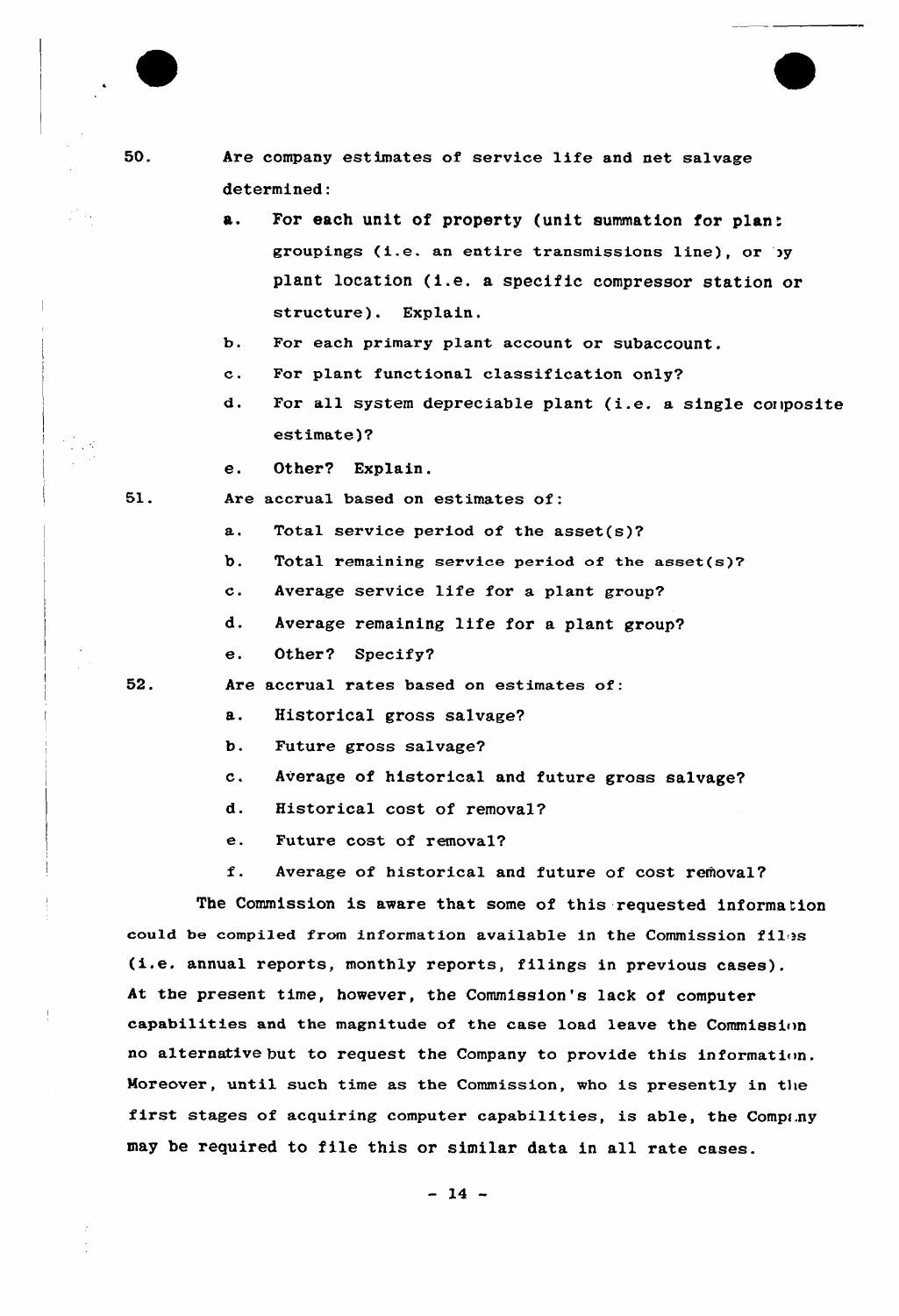Done at Frankfort, Kentucky, this 2nd day of May, 1980.

ENERGY REGULATORY COMMISSION For the Countysion

ATTEST:

 $\begin{array}{c} \frac{1}{\sqrt{2}} \\ \frac{1}{\sqrt{2}} \end{array}$ 

Acting Secretary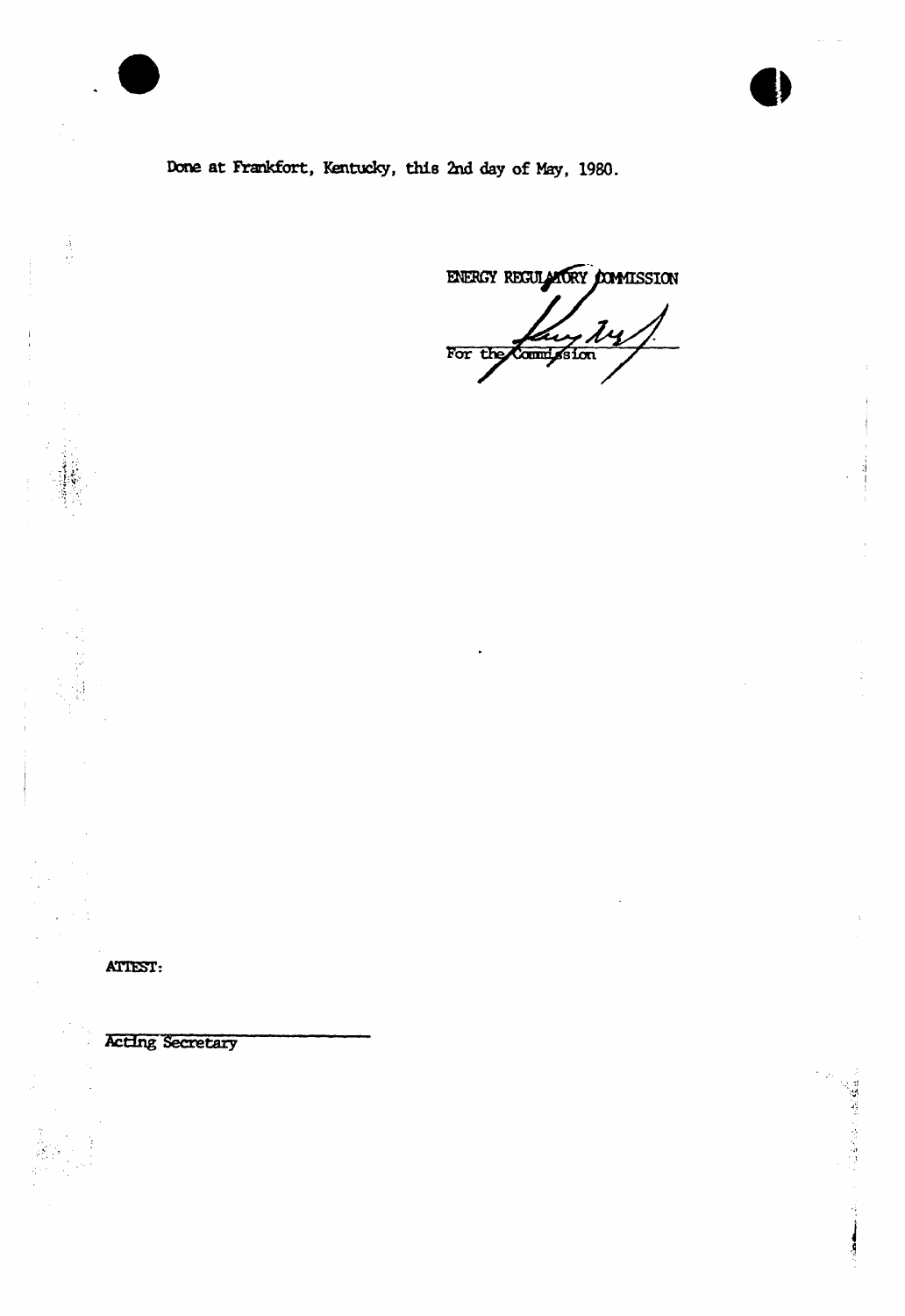| ٠                          | ÷.                                  |                                                  | Kentucky Utilities Company<br>Commonwealth of Kentucky |                             |                                                                                                                                                                                                                                                                                                                                                                                                                                                                      |                                              |                                      |                           |
|----------------------------|-------------------------------------|--------------------------------------------------|--------------------------------------------------------|-----------------------------|----------------------------------------------------------------------------------------------------------------------------------------------------------------------------------------------------------------------------------------------------------------------------------------------------------------------------------------------------------------------------------------------------------------------------------------------------------------------|----------------------------------------------|--------------------------------------|---------------------------|
|                            |                                     |                                                  | Case No. 7804                                          |                             |                                                                                                                                                                                                                                                                                                                                                                                                                                                                      |                                              |                                      |                           |
|                            |                                     | CALCULATION OF AVERAGE AND END-OF-PERIOD CAPITAL |                                                        |                             |                                                                                                                                                                                                                                                                                                                                                                                                                                                                      |                                              |                                      |                           |
|                            | $\lambda$                           | 12 Months                                        | Ended January 31, 1980                                 |                             |                                                                                                                                                                                                                                                                                                                                                                                                                                                                      |                                              |                                      |                           |
| Line<br>$\dot{\mathbf{z}}$ | Item<br>$\mathbf{G}$                | $rac{c_{\text{apitial}}}{b}$<br>Total            | Long-Term<br>Debt<br>$\hat{c}$                         | Preferred<br>$\overline{d}$ | $\begin{array}{c}\n\text{Common} \\ \text{Stock2}/\text{e} \\ \text{O} \\ \text{O} \\ \text{O} \\ \text{O} \\ \text{O} \\ \text{O} \\ \text{O} \\ \text{O} \\ \text{O} \\ \text{O} \\ \text{O} \\ \text{O} \\ \text{O} \\ \text{O} \\ \text{O} \\ \text{O} \\ \text{O} \\ \text{O} \\ \text{O} \\ \text{O} \\ \text{O} \\ \text{O} \\ \text{O} \\ \text{O} \\ \text{O} \\ \text{O} \\ \text{O} \\ \text{O} \\ \text{O} \\ \text{O} \\ \text{O} \\ \text{O} \\ \text$ | $\frac{\text{Capital}}{\text{(f)}}$<br>Other | Earnings<br>Retained<br>$\mathbf{G}$ | Equity<br>Common<br>Total |
| $\vec{r}$                  | Balance beginning of test year      |                                                  |                                                        |                             |                                                                                                                                                                                                                                                                                                                                                                                                                                                                      |                                              |                                      |                           |
| $\mathbf{a}$               | 1st Month                           |                                                  |                                                        |                             |                                                                                                                                                                                                                                                                                                                                                                                                                                                                      |                                              |                                      |                           |
| $\vec{r}$                  | 2nd Month                           |                                                  |                                                        |                             |                                                                                                                                                                                                                                                                                                                                                                                                                                                                      |                                              |                                      |                           |
| $\mathbf{I}$               | 3rd Month                           |                                                  |                                                        |                             |                                                                                                                                                                                                                                                                                                                                                                                                                                                                      |                                              |                                      |                           |
| $\dot{\mathbf{v}}$         | 4th Month                           |                                                  |                                                        |                             |                                                                                                                                                                                                                                                                                                                                                                                                                                                                      |                                              |                                      |                           |
| ئى                         | <b>Sth Month</b>                    |                                                  |                                                        |                             |                                                                                                                                                                                                                                                                                                                                                                                                                                                                      |                                              |                                      |                           |
| $\tilde{\mathbf{r}}$       | 6th Month                           |                                                  |                                                        |                             |                                                                                                                                                                                                                                                                                                                                                                                                                                                                      |                                              |                                      |                           |
| $\dot{\mathbf{z}}$         | 7th Month                           |                                                  |                                                        |                             |                                                                                                                                                                                                                                                                                                                                                                                                                                                                      |                                              |                                      |                           |
| $\ddot{\bullet}$           | <b>Bth Month</b>                    |                                                  |                                                        |                             |                                                                                                                                                                                                                                                                                                                                                                                                                                                                      |                                              |                                      |                           |
| $\dot{q}$                  | 9th Month                           |                                                  |                                                        |                             |                                                                                                                                                                                                                                                                                                                                                                                                                                                                      |                                              |                                      |                           |
| $\dot{z}$                  | 10th Month                          |                                                  |                                                        |                             |                                                                                                                                                                                                                                                                                                                                                                                                                                                                      |                                              |                                      |                           |
| 12.                        | 11th Month                          |                                                  |                                                        |                             |                                                                                                                                                                                                                                                                                                                                                                                                                                                                      |                                              |                                      |                           |
| $\dot{\mathbf{c}}$         | 12th Month                          |                                                  |                                                        |                             |                                                                                                                                                                                                                                                                                                                                                                                                                                                                      |                                              |                                      |                           |
| $\frac{1}{2}$              | Total (Ll through L13)              |                                                  |                                                        |                             |                                                                                                                                                                                                                                                                                                                                                                                                                                                                      |                                              |                                      |                           |
| $\ddot{5}$                 | Average balance (L14 + 13)          |                                                  |                                                        |                             |                                                                                                                                                                                                                                                                                                                                                                                                                                                                      |                                              |                                      |                           |
| is.                        | Average capitalization ratios       |                                                  |                                                        |                             |                                                                                                                                                                                                                                                                                                                                                                                                                                                                      |                                              |                                      |                           |
| $\overline{17}$ .          | End-of-period capitalization ratios |                                                  |                                                        |                             |                                                                                                                                                                                                                                                                                                                                                                                                                                                                      |                                              |                                      |                           |

l,

 $\ddot{\phantom{0}}$ 

 $\ddot{\phantom{0}}$ 

 $\ddot{\phantom{0}}$ 

 $\frac{1}{4}$ If applicable, provide an additional echody of the showe format excluding common equity in subsidiaties from the total company<br>capital structure. Show the amount of common equity excluded.<br><sup>2/</sup>Include premium on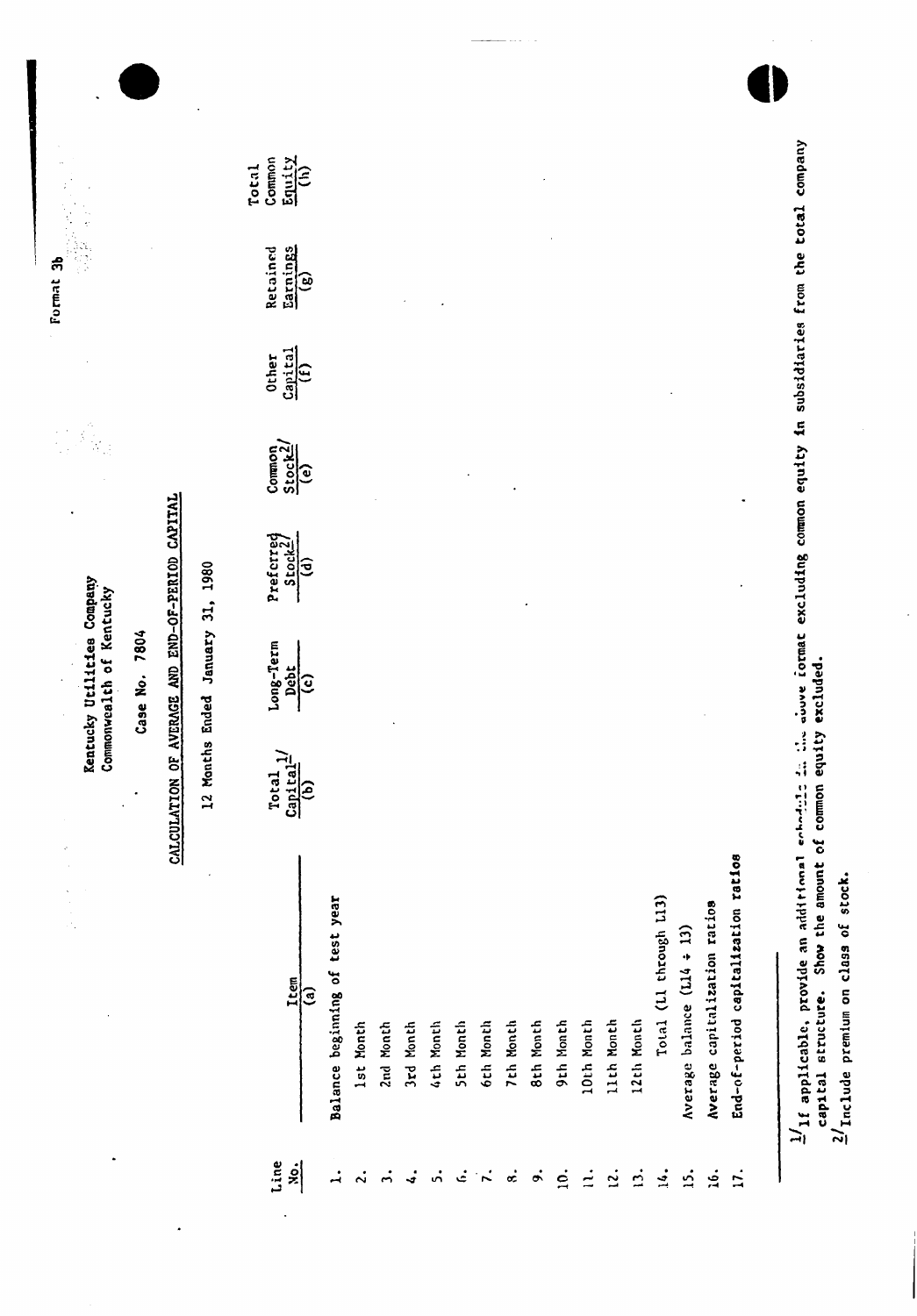

 $\sim$  .

 $\sim$   $\sim$ 

 $\frac{1}{3}$ 

والمستستسلسية

Format 5n

### Kentucky Utilities Company

### Case Number 7804

### SUMMARY OF CUSTOMER DEPOSITS

### (Ky. Retail)

 $\mathbf{A}^{\dagger}$ 

12 Months Ended January 31, 1980

| Line<br>No. | Month<br>a)                                            | Receipts<br>(Ъ) | Refunds<br>(c) | Balance<br>(d) |
|-------------|--------------------------------------------------------|-----------------|----------------|----------------|
| 1.          | Balance beginning of test year                         |                 |                |                |
| 2.          | 1st Month                                              |                 |                |                |
| 3.          | 2nd Month                                              |                 |                |                |
| 4.          | 3rd Month                                              |                 |                |                |
| 5.          | 4th Month                                              |                 |                |                |
| 6.          | 5th Month                                              |                 |                |                |
| 7.          | 6th Month                                              |                 |                |                |
| 8.          | 7th Month                                              |                 |                |                |
| 9,          | 8th Month                                              |                 |                |                |
| 10.         | 9th Month                                              |                 |                |                |
| 11.         | 10th Month                                             |                 |                |                |
| 12.         | 11th Month                                             |                 |                |                |
| 13.         | 12th Month                                             |                 |                |                |
| 14.         | Total (Ll through L13)                                 |                 |                |                |
| 15.         | Average balance ( $L14 - 13$ )                         |                 |                |                |
| 16.         | Amount of deposits received during test period         |                 |                |                |
| 17.         | Amount of deposits refunded during test period         |                 |                |                |
| 18.         | Number of deposits on hand end of test year            |                 |                |                |
| 19.         | Average amount of deposit (L15, Column (d) $\div$ 118) |                 |                |                |
| 20.         | Interest paid during test period                       |                 |                |                |
| 21.         | Interest accrued during test period                    |                 |                |                |
| 22.         | Interest rate                                          |                 |                |                |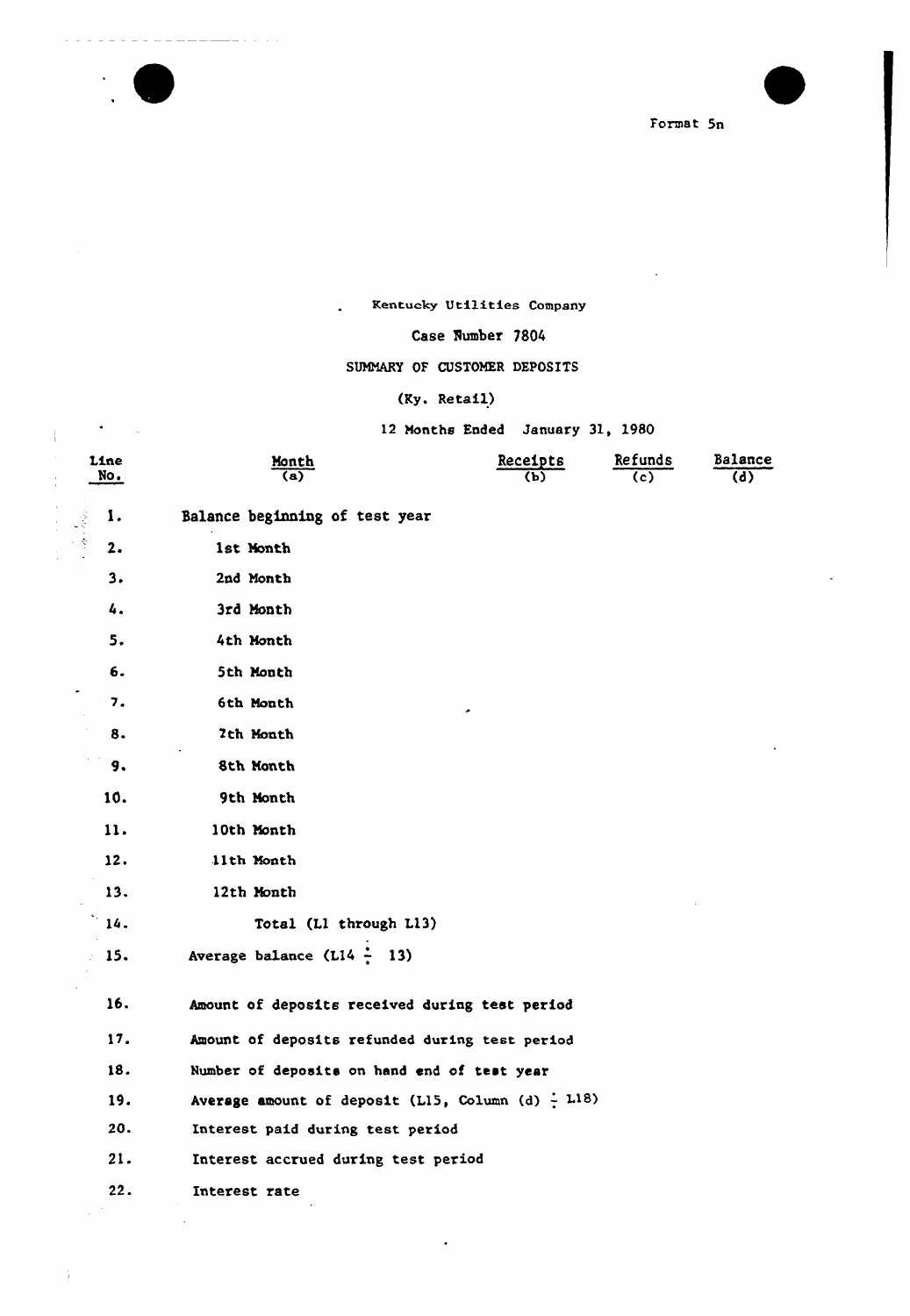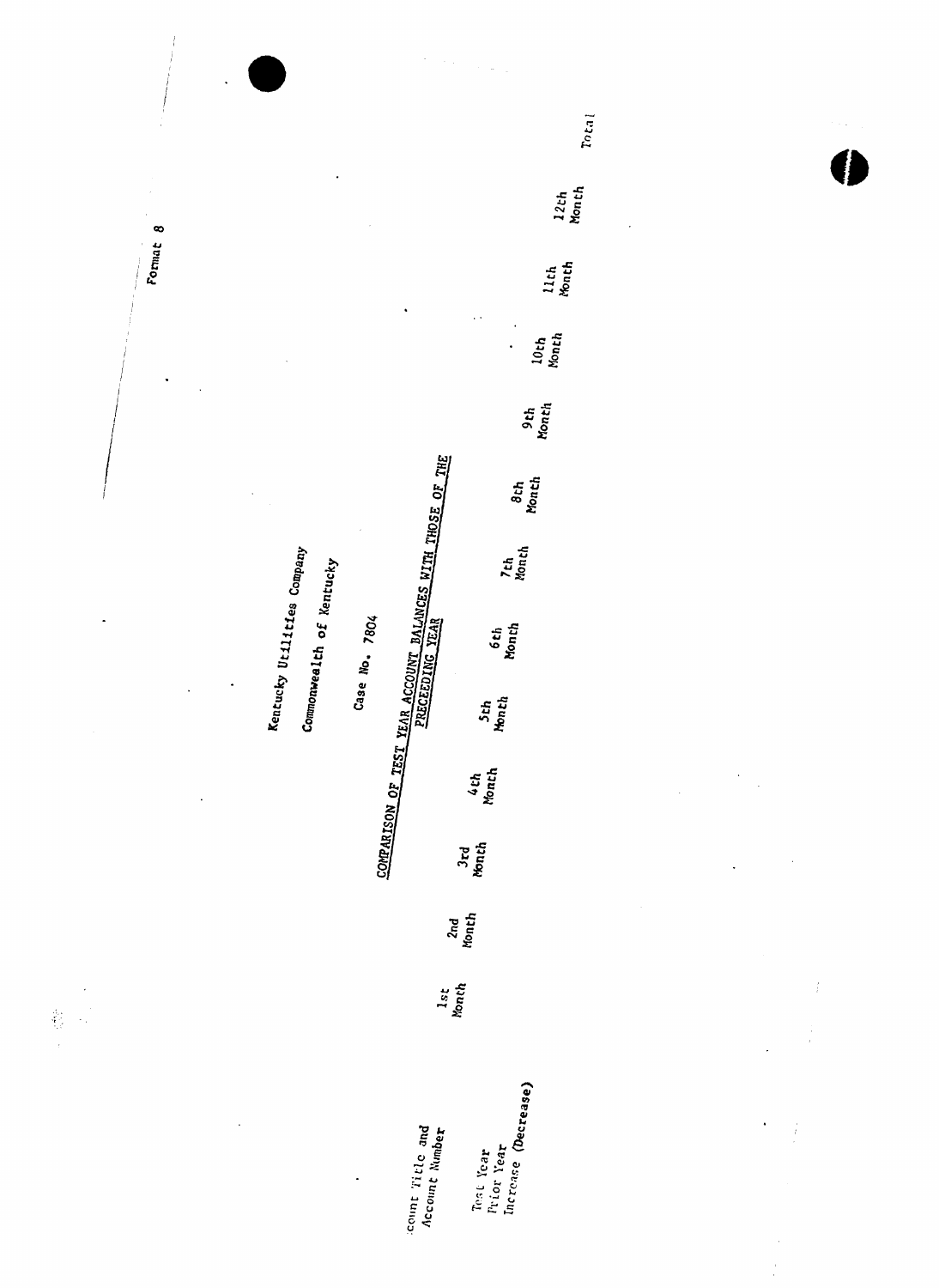Pormat 12c<br>Sheet 1 of 2

Kentucky Utilities Company

 $\frac{1}{2}$ iyi

Case No. 7804

ANALYSIS OF SALARIES AND WAGES

For the Calendar Years 1975 Through 19 79

And the 12-Month Period Ending January 31, 1980

 $(000, 8)$ 

|              |  | Test<br>Year<br>Amount X<br>(1)                         |
|--------------|--|---------------------------------------------------------|
|              |  | $\frac{\frac{1}{36}}{\frac{\text{Amount}}{\text{(i)}}}$ |
| Monthe Endec |  | Amount $\frac{z}{(1)}$                                  |
|              |  | $\frac{3rd}{(f)}$<br>$\frac{3 \text{ rad}}{(f)}$        |
|              |  | r T<br>$\frac{\sin \theta}{\cos \theta}$                |
|              |  | ৸্তি<br>Amount<br>(b)                                   |

|                       | expense: |
|-----------------------|----------|
|                       | ů        |
| Item<br>દુ            | charged  |
| <b>Jne</b><br>Ξ¦<br>- | vages    |

- Power production expenses  $\ddot{\mathbf{c}}$
- Transmission expenses  $\ddot{ }$
- Distribution expenses  $\ddot{\cdot}$
- Customer accounts expense  $\overline{\phantom{0}}$
- Sales expenses  $\ddot{\cdot}$
- Administrative and general expenses:  $\overline{z}$ .
- Administrative and general salaries  $\mathbf{a}$ 
	- Office supplies and expense  $\hat{e}$
- Administrative expense transferred-cr.  $\hat{c}$ 
	- Outside services employed
	- Property insurance<br>Injuries and damages  $\widehat{z}$  $\widehat{z}$  $\widehat{z}$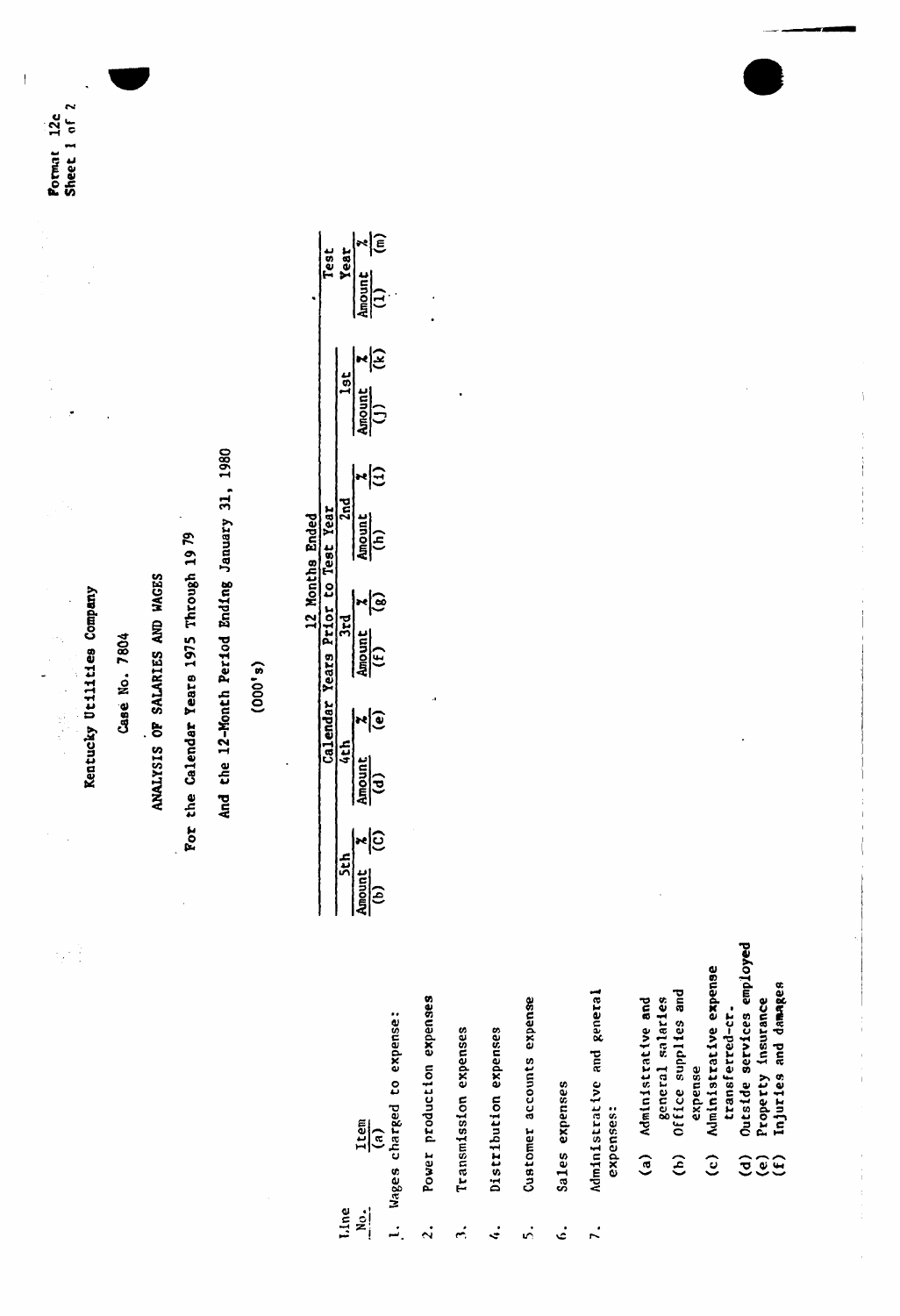| <b>EQ.LON</b>                                        | $\overline{z}$                                                                                 | $\vec{p}$                                                                                               | $\tilde{=}$                                    | $\overline{5}$    | $\cdot$                                                             | $\cdot^{\infty}$                                                               | $\mathbf{z}$<br>Line<br>।<br>¦∶                                                                                                                                                                                                                                                                                                                                                                       |
|------------------------------------------------------|------------------------------------------------------------------------------------------------|---------------------------------------------------------------------------------------------------------|------------------------------------------------|-------------------|---------------------------------------------------------------------|--------------------------------------------------------------------------------|-------------------------------------------------------------------------------------------------------------------------------------------------------------------------------------------------------------------------------------------------------------------------------------------------------------------------------------------------------------------------------------------------------|
| <b>Show</b><br>percent increase<br>of each year over | Ratio of<br>capitalized<br>salaries and wages<br>$\mathfrak S$<br>total wages<br>$(T11 * 017)$ | Ratio of<br>expense<br>salaries and wages charged<br><b>CO</b><br>total wages (19 +<br>$\overline{111}$ | Total <sup>1</sup><br>or<br>salaries and wages | Wages capitalized | Total salaries and wages<br>expense (L2 through L6 + L8)<br>charged | Tetal<br>expenses 1.7 (a) through<br>administrative and<br>$L7$ (m)<br>general | Administrative and<br>expenses (continued):<br>$\widehat{\epsilon}$<br>ΞÊ<br>$\mathbf{e}$<br>$\mathbf{\hat{e}}$<br>Miscellaneous<br>Maintenance<br>Duplicate charges-cr.<br>Franchise<br>Rents<br>Regulatory<br>Employee pensions<br>expense<br>expense<br>plant<br>benefits<br>Item<br>의<br>requirements<br>commission<br>$\frac{1}{2}$<br>genera1<br>genera1<br><b><i><u>Seneral</u></i></b><br>and |
| <b>Ehe</b><br>hrior                                  |                                                                                                |                                                                                                         |                                                |                   |                                                                     |                                                                                | Amount<br>$\widehat{E}$<br>pth<br>$\frac{1}{2}$                                                                                                                                                                                                                                                                                                                                                       |

| E    | Í             | 의 | $\in$                | 의 | ີ             | <u>କ୍ର୍</u> |                   | $\widehat{\mathbf{e}}$ |                   |                |                          |
|------|---------------|---|----------------------|---|---------------|-------------|-------------------|------------------------|-------------------|----------------|--------------------------|
|      | <b>Hanced</b> |   | <b>Amont</b><br>Home | ¢ | <b>Amount</b> |             | $\frac{(1)}{(f)}$ |                        | $\frac{(p)}{(q)}$ | <u>୍ର୍ରା</u> ଧ | $\frac{1}{\text{power}}$ |
| IFal |               |   | ŋ                    |   |               |             |                   |                        |                   |                |                          |
| 13a  |               |   |                      |   | iess          |             | ears Prio         |                        |                   |                |                          |
|      |               |   |                      |   |               |             |                   |                        |                   |                |                          |

year in Columns (c), (e), (g), (1), (k), and (m).

 $\ddot{\phantom{a}}$ 

 $\frac{d\mathcal{L}_{\text{max}}}{d\mathcal{L}_{\text{max}}^2}$ 

 $\ddot{\phantom{0}}$ 

 $\ddot{\phantom{0}}$ 

 $\frac{1}{2}$ 

 $\frac{1}{2}$ 

 $\ddot{\phantom{a}}$ 

Formit 12c<br>Schedule 2 et 2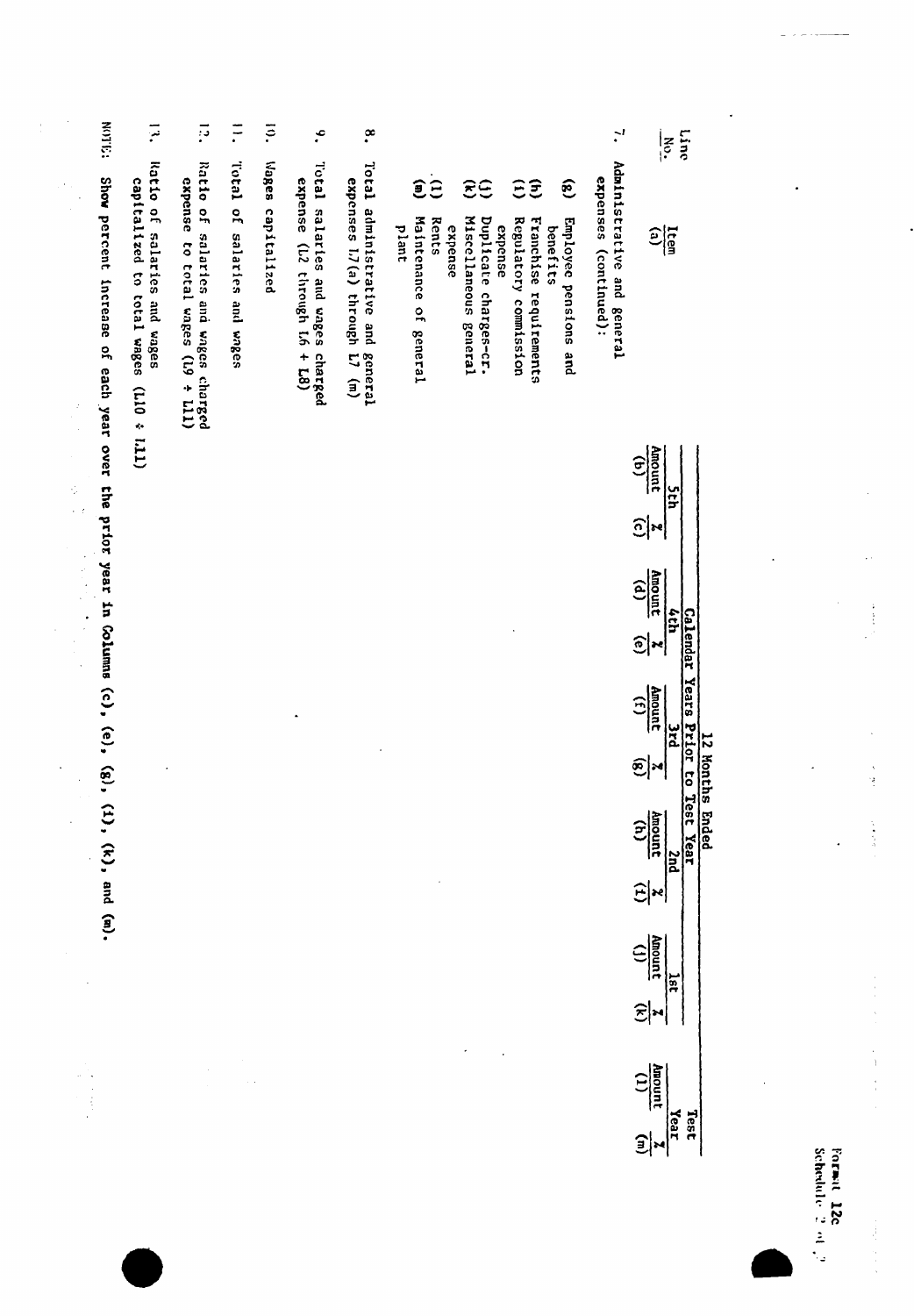| <b>EQUITE:</b><br>$\widehat{\omega}$<br>$\widetilde{c}$                                                                                                                                                                                                                                                                                                                                                                              | $\overline{5}$<br>$\overline{11}$ .<br>تَبَ<br>$\overline{5}$<br>్లా<br>$\overline{z}$<br>Ξ<br>়<br>Add (itemize)                                                                                                 | $\overline{5}$<br>٩.<br>$\mathbf{r}$<br>$\mathbf{r}$<br>ب.<br>÷.<br>∷<br>$\mathbf{v}$<br>ب<br>Mdd<br>ິ<br><u>ှ</u><br>$\geq$<br>$\mathbf{c}$<br>$\mathbb{F}$<br>$\Xi$<br>့<br>State<br>other<br>Other                                                                                                                                                            | <b>Line</b><br>H.<br>៲ <sup>ទី</sup><br>Net<br>income                                                                                                                                                                                |                                                                                                                                                      |
|--------------------------------------------------------------------------------------------------------------------------------------------------------------------------------------------------------------------------------------------------------------------------------------------------------------------------------------------------------------------------------------------------------------------------------------|-------------------------------------------------------------------------------------------------------------------------------------------------------------------------------------------------------------------|------------------------------------------------------------------------------------------------------------------------------------------------------------------------------------------------------------------------------------------------------------------------------------------------------------------------------------------------------------------|--------------------------------------------------------------------------------------------------------------------------------------------------------------------------------------------------------------------------------------|------------------------------------------------------------------------------------------------------------------------------------------------------|
| Provide<br>Provide work papers showing the calculation of straight-line tax deprecistion and accelerated tax<br>Provide<br>depreciation and all other work papers in support of the calculation<br>above.<br>d<br>a calculation of the amounts shown on Lines 3 through 7 sbove<br>schedule setting forth the basis of<br>(一) 法法律的 医神经病<br>allocation of each item<br>$\frac{1}{2}$<br>9<br>Federal<br>revenue<br>i.<br>P<br>iç<br>V | Taxable income per return<br>Differences between book taxable income<br>Flow through items:<br>Book taxable income<br>and taxable income per tax return:<br>Deduct (itemize)<br>Deduct (itemize)<br>Add (itemize) | Income taxes:<br>Federal income<br>State income taxes charged<br>Federal income<br>Federal income<br>Federal income taxes charged to<br>Investment tax credit adjustment<br>other income and deductions<br>Depreciation<br>Total<br>income and deductions<br>income<br>taxes<br>tax deferred<br>tax deferred<br>x <sub>B</sub><br>- Current<br>ິ<br>$\mathbf{I}$ | $\mathbf{e}$<br><u>Ltem</u><br>per books<br>Company<br>Total<br><u>ଟ୍ର</u><br>Nonoperating<br>Company<br>$\widehat{c}$<br>Tatal<br>Electric<br>Company<br>Total<br>$\widehat{e}$<br>Kentucky<br>Retail<br>$\widehat{e}$<br>Operating | RECONCILIATION OF BOOK NET INCOME AND F!<br>Kentucky Utilities Company<br>12 Months Ended January 31, 1980<br>Case No. 7804<br>EDERAL TAXABLE INCOME |
| or cost allocated<br>income tax expense.<br>こうかん<br>ias<br>Pil<br>k,                                                                                                                                                                                                                                                                                                                                                                 |                                                                                                                                                                                                                   |                                                                                                                                                                                                                                                                                                                                                                  | Jurisdictions<br>Retail<br>Other<br>$\widehat{\mathbf{c}}$<br>Wholesale<br><b>DEC</b><br>$\mathbf{r}$                                                                                                                                |                                                                                                                                                      |
|                                                                                                                                                                                                                                                                                                                                                                                                                                      |                                                                                                                                                                                                                   |                                                                                                                                                                                                                                                                                                                                                                  |                                                                                                                                                                                                                                      |                                                                                                                                                      |

 $\frac{1}{2}$ 

 $\frac{1}{2}$ 

ķ,

 $\frac{1}{2}$ 

 $\ddot{\phantom{0}}$ 

Formal 13a(7)<br>Schedule 1

1

.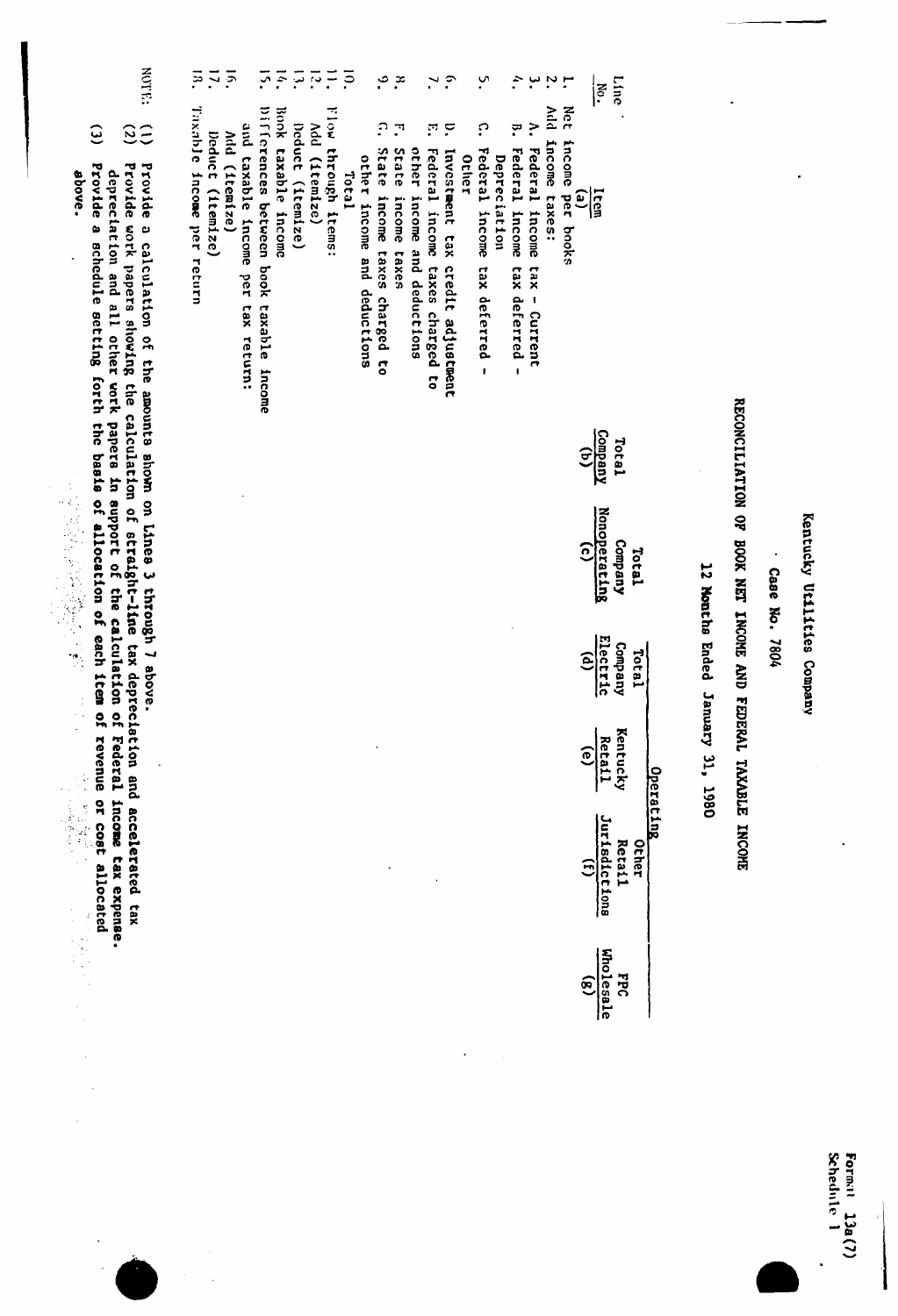|                           |              |                                                                                                                                               |                         |                                                            | Case No. 7804        |                               |                                                          |              |  |
|---------------------------|--------------|-----------------------------------------------------------------------------------------------------------------------------------------------|-------------------------|------------------------------------------------------------|----------------------|-------------------------------|----------------------------------------------------------|--------------|--|
|                           |              |                                                                                                                                               |                         | RECONCILIATION OF BOOK NET INCOME AND STATE TAXABLE INCOHE |                      |                               |                                                          |              |  |
|                           |              |                                                                                                                                               |                         |                                                            | 12 Honthe Ended      | January 31, 1980              |                                                          |              |  |
|                           |              |                                                                                                                                               |                         |                                                            |                      |                               |                                                          |              |  |
|                           |              |                                                                                                                                               |                         |                                                            |                      | Operating                     |                                                          |              |  |
| Line                      |              |                                                                                                                                               | Total                   | Company<br>Total                                           | Company<br>Total     | Kentucky                      | Retail<br>Other                                          | <b>Ddd</b>   |  |
| $\overline{\mathfrak{s}}$ |              | Item                                                                                                                                          | Company                 | Nonoperating                                               | Electric             | Retail                        | Jurisdictions                                            | Wholesale    |  |
|                           | Net          | income<br>$\widetilde{\epsilon}$<br>per books                                                                                                 | $\widehat{\mathcal{Z}}$ | $\widehat{c}$                                              | $\widehat{\epsilon}$ | ව                             | $\widehat{E}$                                            | $\mathbf{e}$ |  |
| ं                         | <b>Add</b>   | income taxes:                                                                                                                                 |                         |                                                            |                      |                               |                                                          |              |  |
| ند!<br>م                  | ř            | Federal income<br>$28x -$<br>Current                                                                                                          |                         |                                                            |                      |                               |                                                          |              |  |
| ÷.                        | ÷,           | Federal income<br>tax deferred -                                                                                                              |                         |                                                            |                      |                               |                                                          |              |  |
| Y                         | ္            | Federal income<br>Depreciation<br>tax deferred<br>$\mathbf{I}$                                                                                |                         |                                                            |                      |                               |                                                          |              |  |
|                           |              | aayaa                                                                                                                                         |                         |                                                            |                      |                               |                                                          |              |  |
| $\sim$ $\sigma$           | ာ            | Investment tax credit adjustment                                                                                                              |                         |                                                            |                      |                               |                                                          |              |  |
|                           | $\Gamma$     | Federal income taxes charged<br>3                                                                                                             |                         |                                                            |                      |                               |                                                          |              |  |
|                           |              | other income and deductions                                                                                                                   |                         |                                                            |                      |                               |                                                          |              |  |
| ઼                         | <u>়</u> ন   | State<br>income<br>caxes                                                                                                                      |                         |                                                            |                      |                               |                                                          |              |  |
| $\cdot$                   | <u>ر،</u>    | State income taxes charged to<br>other income and deductions                                                                                  |                         |                                                            |                      |                               |                                                          |              |  |
| ઼ઽં                       |              | Total                                                                                                                                         |                         |                                                            |                      |                               |                                                          |              |  |
| $\ddot{\phantom{0}}$      |              | Flow through items:                                                                                                                           |                         |                                                            |                      |                               |                                                          |              |  |
|                           |              | Add (itemize)                                                                                                                                 |                         |                                                            |                      |                               |                                                          |              |  |
| Ξ                         |              | Decuct (itemize)                                                                                                                              |                         |                                                            |                      |                               |                                                          |              |  |
| $\zeta$                   |              | Book taxable income                                                                                                                           |                         |                                                            |                      |                               |                                                          |              |  |
| ÿ                         |              | Differences between book taxable income                                                                                                       |                         |                                                            |                      |                               |                                                          |              |  |
|                           |              | and taxable income per tax return:                                                                                                            |                         |                                                            |                      |                               |                                                          |              |  |
| $\tilde{\mathcal{F}}$     |              | Add (itemize)                                                                                                                                 |                         |                                                            |                      |                               |                                                          |              |  |
| $\frac{1}{2}$             |              | Deduct (itemize)                                                                                                                              |                         |                                                            |                      |                               |                                                          |              |  |
| $\frac{1}{2}$             |              | Taxable income per return                                                                                                                     |                         |                                                            |                      |                               |                                                          |              |  |
| <b>SALGK</b>              | 39           | Provide<br>a calculation of the amounts shown on Lines 3 through 7 above.                                                                     |                         |                                                            |                      |                               |                                                          |              |  |
|                           |              | Provide work papers shouing the calculation of straight-line                                                                                  |                         |                                                            |                      |                               | tax depreciation and accelerated tax                     |              |  |
|                           | $\mathbf{c}$ | Provide a schedule setting forth the basis of allocation of eagh item<br>depreciation and all cther work papers in support of the calculation |                         |                                                            |                      | $\mathbf{a}$<br>$\frac{0}{2}$ | Federal income tax expense.<br>revenue or cost allocated |              |  |
|                           |              | <b>BOUC</b> .                                                                                                                                 |                         |                                                            |                      |                               |                                                          |              |  |

 $\ddot{\phantom{0}}$ 

Kentucky Utilities Company

 $\ddot{\cdot}$ 

 $\ddot{\phantom{0}}$ 

rormat 13a(/)<br>Schedule 2

À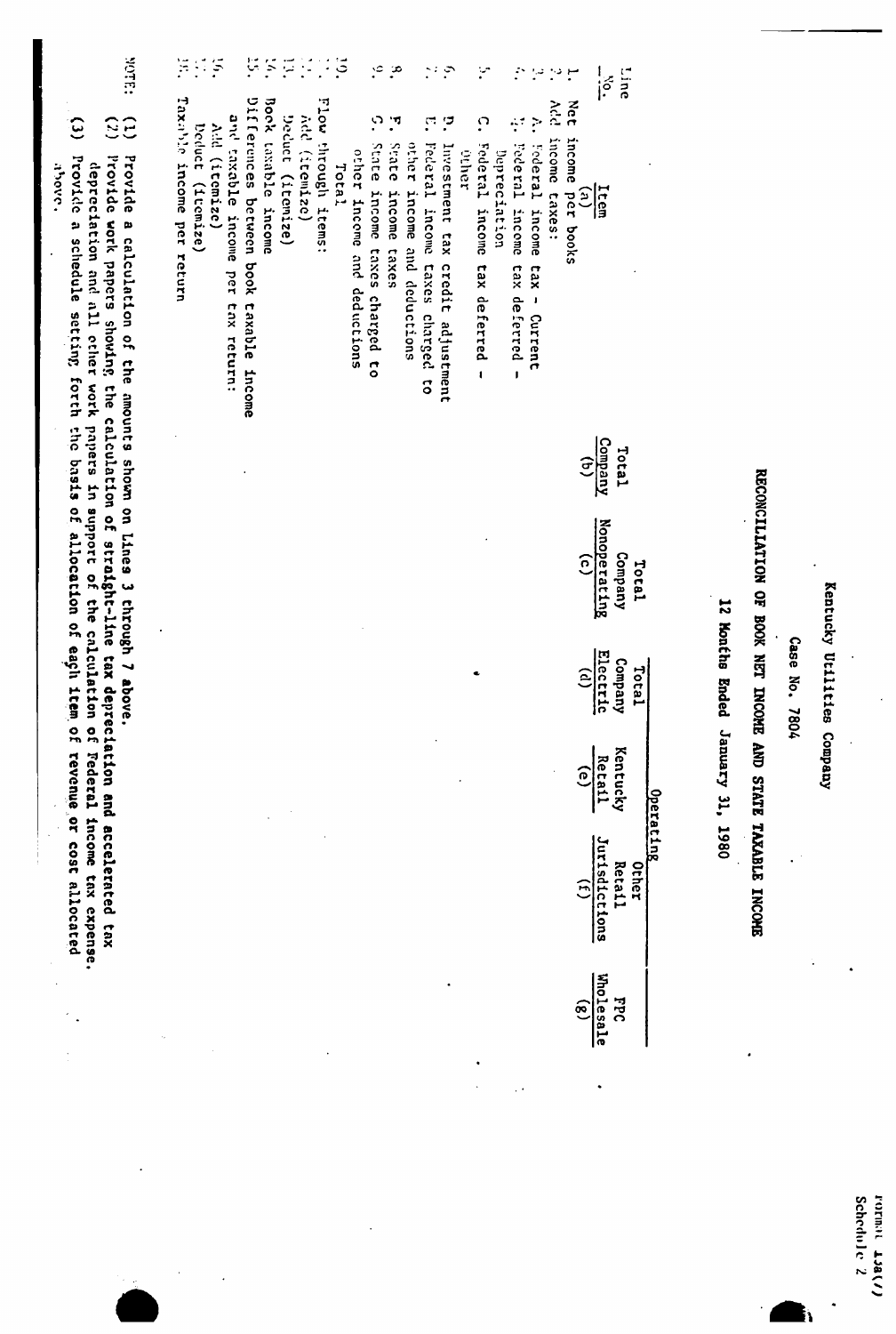|                      | に<br>Explain items in this column. | Total per Books (L 2 and L 3) | نىإ<br>Other Jurisdictions<br>$\ddot{\phantom{0}}$ | $\ddot{\cdot}$<br>Total Kentucky Retail<br>(L 1 (a) through L 1 (e) | (e) Other Taxes | $\mathbf{e}$<br>Payroll (employers Portion) | (c) Ad Valorem<br>$\bullet$ | $\widehat{e}$<br>Franchiae Fees | $\binom{e}{b}$<br>State Income | ۳.<br>Line<br>ķ<br>Kentucky Retail:<br>$\frac{1}{(a)}$                                                                                                                             |         |                                  |                                             |                  |  |
|----------------------|------------------------------------|-------------------------------|----------------------------------------------------|---------------------------------------------------------------------|-----------------|---------------------------------------------|-----------------------------|---------------------------------|--------------------------------|------------------------------------------------------------------------------------------------------------------------------------------------------------------------------------|---------|----------------------------------|---------------------------------------------|------------------|--|
| $\ddot{\phantom{a}}$ |                                    |                               |                                                    |                                                                     |                 |                                             |                             |                                 |                                | Charged Expense<br>$\widehat{\mathbf{c}}$<br>Construction<br>Charged to<br>Other Accounts 1/<br>Charged to<br>Amount Accrued<br>$\epsilon$<br>$\frac{\text{Amount}}{\text{total}}$ | (9,000) | 12 Honths Ended January 31, 1980 | ANALYSIS OF OTHER<br><b>DPERATING TAXES</b> | Case No.<br>7804 |  |

 $\ddot{\phantom{0}}$ 

 $\label{eq:2.1} \left\langle \mathbf{r}^{\dagger}_{\mathbf{r}}\right\rangle =\left\langle \mathbf{r}^{\dagger}_{\mathbf{r}}\right\rangle =\left\langle \mathbf{r}^{\dagger}_{\mathbf{r}}\right\rangle =\left\langle \mathbf{r}^{\dagger}_{\mathbf{r}}\right\rangle =\left\langle \mathbf{r}^{\dagger}_{\mathbf{r}}\right\rangle =\left\langle \mathbf{r}^{\dagger}_{\mathbf{r}}\right\rangle =\left\langle \mathbf{r}^{\dagger}_{\mathbf{r}}\right\rangle$ 

 $\frac{1}{4}$ 

 $\begin{array}{c} 1 \\ 1 \\ 2 \\ 3 \\ 4 \\ 1 \\ 1 \\ \end{array}$ 

FOREST AVY

KENTUCKY UTILITIES COAPANY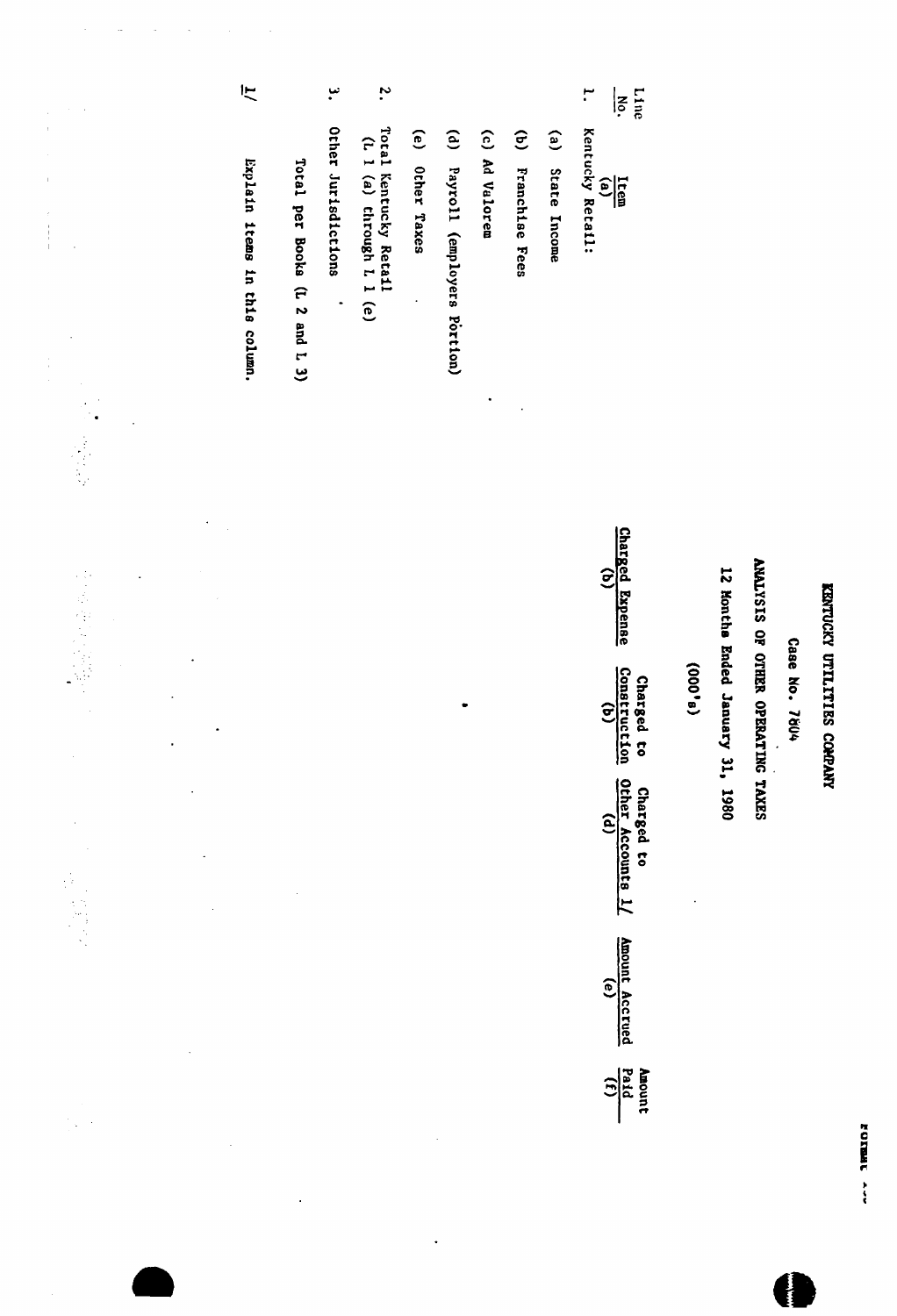

 $\sim$   $\sim$ 

 $\sim 10^{11}$  and  $\sim 10^{11}$ 

Kentucky Utilities Company

### Case Number 7804

### NET INCOME PER 1000 KMH SOLD

## For the Calendar Year 1975 through 1979

And for the 12 Months Ended January 31, 1980

### (Total Company)

(000's)

|      |                                                  |                           |                  |                  | 12 Months Ended    |            |                     |
|------|--------------------------------------------------|---------------------------|------------------|------------------|--------------------|------------|---------------------|
|      |                                                  |                           |                  |                  | Calendar Years     |            |                     |
|      |                                                  |                           |                  |                  | Prior to Test Year |            | Test                |
|      |                                                  | 5th -                     | 4th              | 3rd              | 2nd                | <b>lst</b> | Ye ar               |
| Line | Item                                             | $\overline{(\mathbf{p})}$ | $\overline{(c)}$ | $\overline{(d)}$ | $\overline{e}$     | (f)        | $\langle \ \rangle$ |
| No.  | $\overline{a)}$                                  |                           |                  |                  |                    |            |                     |
| 1.   | Operating Income                                 |                           |                  |                  |                    |            |                     |
| 2.   | Operating revenues                               |                           |                  |                  |                    |            |                     |
| 3.   | Operating Income Deductions                      |                           |                  |                  |                    |            |                     |
| 4.   | Operation and maintenance expenses:              |                           |                  |                  |                    |            |                     |
| S.   | Fuel                                             |                           |                  |                  |                    |            |                     |
| 6.   | Other power production expenses                  |                           |                  |                  |                    |            |                     |
| 7.   | Transmission expenses                            |                           |                  |                  |                    |            |                     |
| 8.   | Distribution expenses                            |                           |                  |                  |                    |            |                     |
| 9.   | Customer accounts expense                        |                           |                  |                  |                    |            |                     |
| 10.  | Sales expense                                    |                           |                  |                  |                    |            |                     |
| 11.  | Administrative and general expense               |                           |                  |                  |                    |            |                     |
| 12.  | Total (L5 through L11)                           |                           |                  |                  |                    |            |                     |
| 13.  | Depreciation expenses                            |                           |                  |                  |                    |            |                     |
| 14.  | Amortization of utility plant acquisition        |                           |                  |                  |                    |            |                     |
|      | adjustment                                       |                           |                  |                  |                    |            |                     |
| 15.  | Taxes other than income taxes                    |                           |                  |                  |                    |            |                     |
| 16.  | Income taxes - Federal                           |                           |                  |                  |                    |            |                     |
| 17.  | Income taxes $-$ other                           |                           |                  |                  |                    |            |                     |
| 18.  | Provision for deferred income taxes              |                           |                  |                  |                    |            |                     |
| 19.  | Investment tax credit adjustment - net           |                           |                  |                  |                    |            |                     |
| 20.  | Total utility operating expenses                 |                           |                  |                  |                    |            |                     |
| 21.  | Net utility operating income                     |                           |                  |                  |                    |            |                     |
| 22.  | Other Income and Deductions                      |                           |                  |                  |                    |            |                     |
| 23.  | Other income:                                    |                           |                  |                  |                    |            |                     |
| 24.  | Allowance for funds used during construction     |                           |                  |                  |                    |            |                     |
| 25.  | Miscellaneous nonoperating income                |                           |                  |                  |                    |            |                     |
| 26.  | Total other income                               |                           |                  |                  |                    |            |                     |
| 27.  | Other income deductions:                         |                           |                  |                  |                    |            |                     |
| 28.  | Miscellaneous income deductions                  |                           |                  |                  |                    |            |                     |
| 29.  | Taxes applicable to other income and deductions: |                           |                  |                  |                    |            |                     |
| 30.  | Income taxes and investment tax credits          |                           |                  |                  |                    |            |                     |
| 31.  | Taxes other than income taxes                    |                           |                  |                  |                    |            |                     |
| 32.  | Total taxes on other income and deductions       |                           |                  |                  |                    |            |                     |
| 33.  | Net other income and deductions                  |                           |                  |                  |                    |            |                     |
|      |                                                  |                           |                  |                  |                    |            |                     |

 $\overline{\phantom{a}}$ 

 $\mathcal{L}_{\mathcal{A}}$ 

 $\overline{a}$ 

 $\label{eq:2.1} \frac{d\mathbf{r}}{dt} = \frac{1}{2} \sum_{i=1}^n \frac{d\mathbf{r}}{dt} \mathbf{r}_i \mathbf{r}_i \mathbf{r}_i$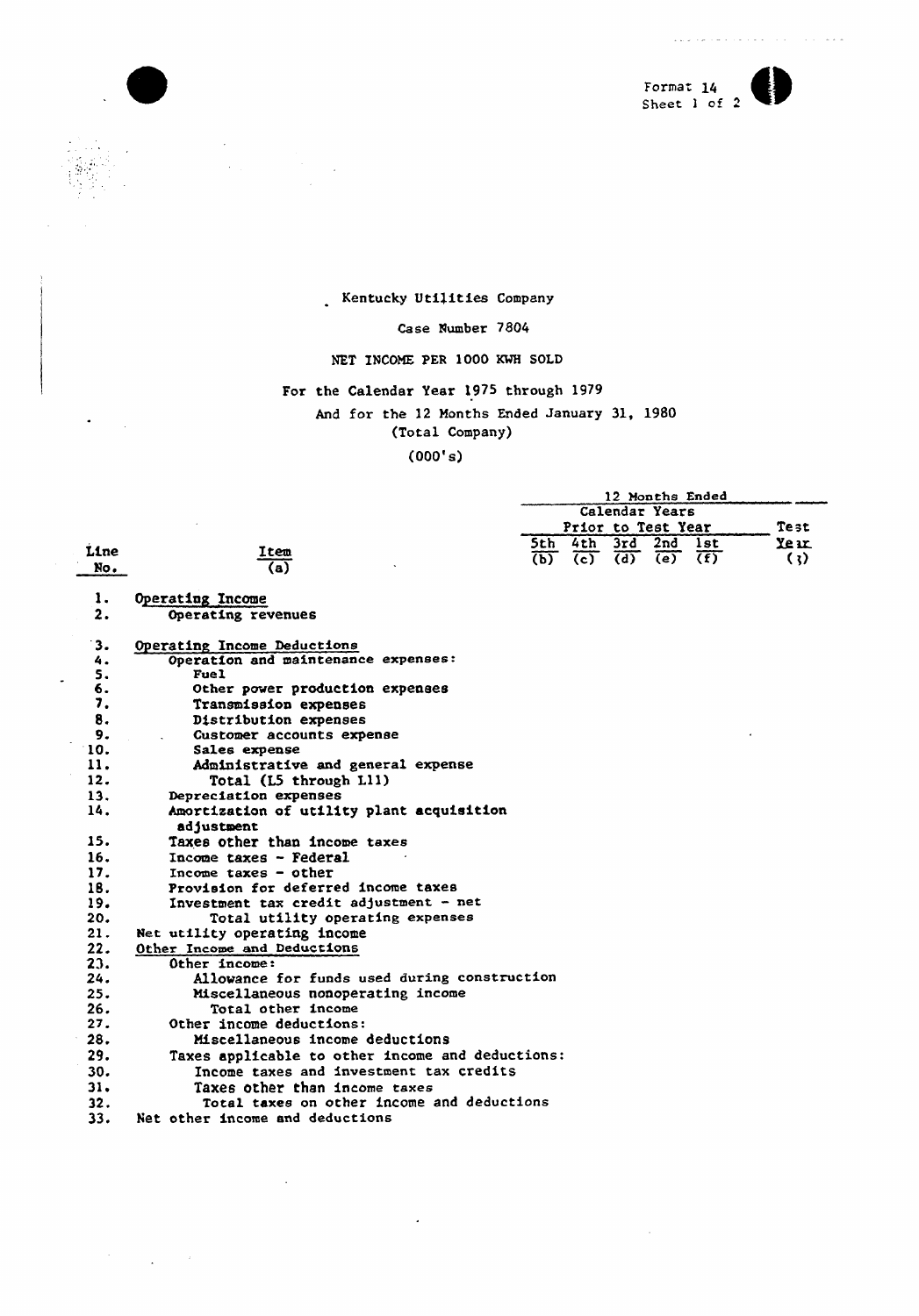

.Kentucky. Utilities Company

Case Number 7804

NET INCOME PER 1000 KMH SOLD

For the Calendar Year 1975 through 1979

And for the 12 Months Ended January 31, 1980

(Total Company)

(000'a)

|  |  |  |                |  |     | 12 Months Ended    |  |     |                           |
|--|--|--|----------------|--|-----|--------------------|--|-----|---------------------------|
|  |  |  |                |  |     | Calendar Years     |  |     |                           |
|  |  |  |                |  |     | Prior to Test Year |  |     | Test                      |
|  |  |  | 3rd            |  | 2nd |                    |  | lst | Year                      |
|  |  |  | $\overline{d}$ |  | (e) |                    |  | (f) | $\overline{(\mathbf{g})}$ |

詩 34. Interest Charge 35. Interest on long-term debt 35. Interest on long-term debt<br>36. Amortization of debt expense<br>37. Other interest expense 37. Other interest expense<br>38. Total interest charge Total interest charges

(a)

No. Item

39. Net income

Line<br>No.

l.

一、 一、 一、 一、 一、 一、 一、 一、 一

40. 1000 KWH sold

Ę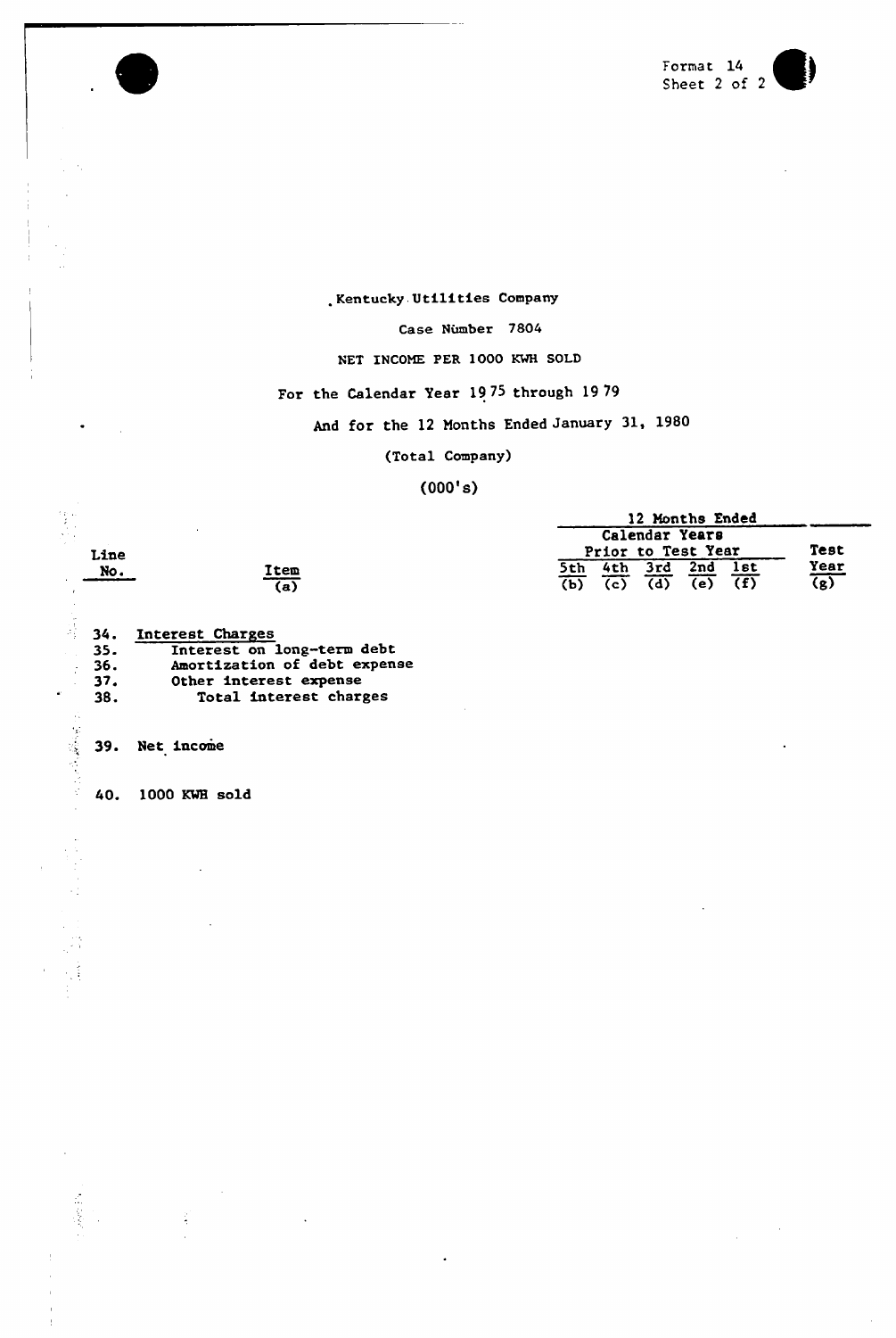| ă<br>è<br>ò.<br>O,<br>r۱ | - 3<br>O.<br>g<br>m |
|--------------------------|---------------------|
|                          |                     |
| m                        |                     |
|                          |                     |

## Kentucky Utilities Company

Case No. 7804

# COMPARATIVE OPERATING STATISTICS

For the Calendar Years 1975 Through 1979<br>and the 12-Month Period Ended January 31, 1980

(Total Company)

| è.<br>ِب.                                   | $\ddot{\cdot}$<br>۰.                                                                | Linc<br>Mo.                                                         |
|---------------------------------------------|-------------------------------------------------------------------------------------|---------------------------------------------------------------------|
| Cost Per Million BTU:<br>Coal<br>011<br>Gas | . Fuel Costs:<br>Coal - cost per ton<br>0il - cost per gallon<br>Gas - cost per NCF | $\frac{1}{\tan(3)}$                                                 |
|                                             |                                                                                     | $\frac{\frac{\cos t}{\cos t}}{\frac{\cos t}{\cos t}}$<br><b>Sth</b> |
|                                             |                                                                                     | ٣ļ                                                                  |
|                                             |                                                                                     | $\frac{1}{25}$<br>hth                                               |
|                                             | 1                                                                                   | Calendar Years<br>$\frac{1}{2}$                                     |
|                                             |                                                                                     | $rac{1}{\sqrt{15}}$<br>ں<br>م                                       |
|                                             |                                                                                     | Prior to Test Year<br>12 Months Ended<br>$\frac{1}{2}$              |
|                                             |                                                                                     | $rac{1}{\sqrt{150}}$<br>puz                                         |
|                                             |                                                                                     | Eliz                                                                |
|                                             |                                                                                     | $rac{1}{\sqrt{150}}$<br>18t                                         |
|                                             |                                                                                     | $rac{ln 1}{2}$                                                      |
|                                             |                                                                                     | $\frac{\text{clos}}{\text{clos}}$<br>Test Year                      |
|                                             |                                                                                     | $\frac{\sin 1}{\sin 1}$                                             |

 $\frac{1}{2}$  $\frac{1}{4}$  $\frac{1}{2}$ Cost Per 1000 KWH Sold:<br>Coal<br>011<br>Gas Wages and Salaries - Charged Expense:<br>Per average employee

 $15.4$ 

Depreciation Expense:<br>Per \$100 of average gross plant

In service

 $\frac{1}{\sqrt{2}}$ 

Î,

 $\begin{array}{c} 1 \\ 1 \\ 1 \end{array}$ 

 $\ddot{\phantom{a}}$ 

 $\frac{1}{2}$  $\frac{1}{1}$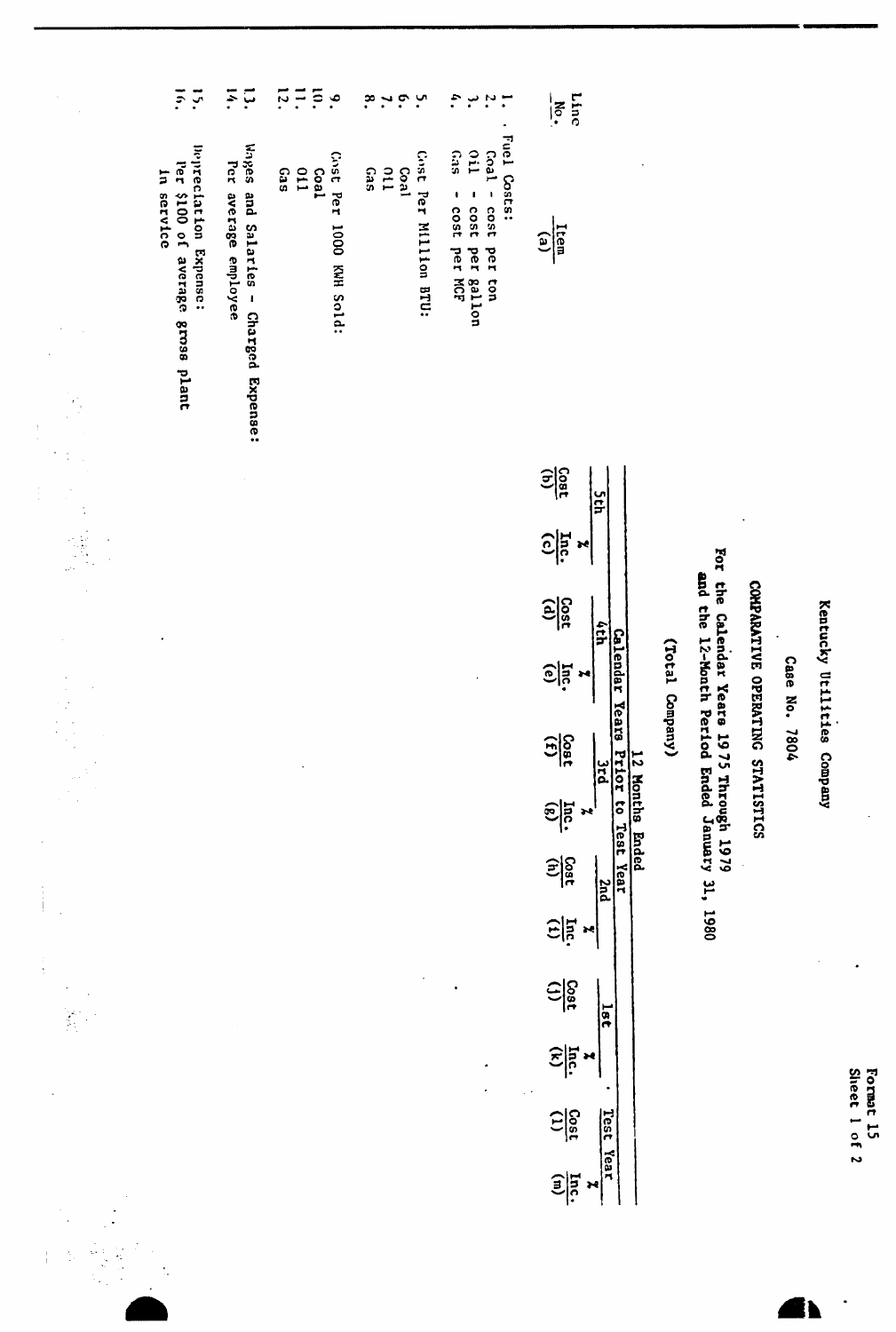| Per 1000 KWH purchased | $\frac{\text{Item}}{\text{(a)}}$ | ur<br>F               |               | q14                            | Calendar Years Prior | بر<br>2                 | ion<br>B<br>$\frac{1}{2}$ $\frac{1}{2}$ $\frac{1}{2}$ | to Test Year<br>nded<br>puz |               | 181          |               | $\frac{366}{250}$<br>Test Yeal | $\frac{1}{2}$ |
|------------------------|----------------------------------|-----------------------|---------------|--------------------------------|----------------------|-------------------------|-------------------------------------------------------|-----------------------------|---------------|--------------|---------------|--------------------------------|---------------|
|                        | <b>Purchased Power:</b>          | $rac{\cos t}{\sin t}$ | $rac{lnc}{c}$ | $\frac{\text{Cost}}{\text{C}}$ | $\widehat{e}$ in     | $\frac{\cos t}{\cos t}$ |                                                       | $rac{25}{(g)}$              | $\frac{1}{2}$ | Sign<br>Sign | $\frac{1}{2}$ |                                |               |

19. Per \$100 of average gross plant<br>In service

17.

line<br>No.

- 
- $\frac{21}{22}$ . Property Taxes:<br>Per \$100 of average gross (net) plant in service
- 23. Payroll Taxes:
- $24.$

 $\ddot{\phantom{0}}$  $\cdot$ 

 $\ddot{\phantom{1}}$ 

- $25.$ Per average number of employees<br>whose salary is charged to expense<br>Per average salary of employees<br>whole salary is charged to expense<br>per 1000 KWH sold
- 26.
- Interest Expense:
- 
- Per \$100 of average debt outstanding<br>Fer \$100 of average plant investment<br>Per \$100 KMH sold
- 2823
- 
- 
- 
- 
- 
- 
- 
- 
- 
- 

 $\bar{\gamma}$ 

 $\overline{\phantom{a}}$ 

 $\begin{array}{c} 1 \\ 1 \\ 2 \end{array}$ 

 $\frac{1}{3}$ 

 $\bar{t}$ 

 $\overline{1}$ 

ł

 $\frac{1}{2} \left( \frac{1}{2} \right) \left( \frac{1}{2} \right)$ 

Í

Ĵ,

- 
- 
-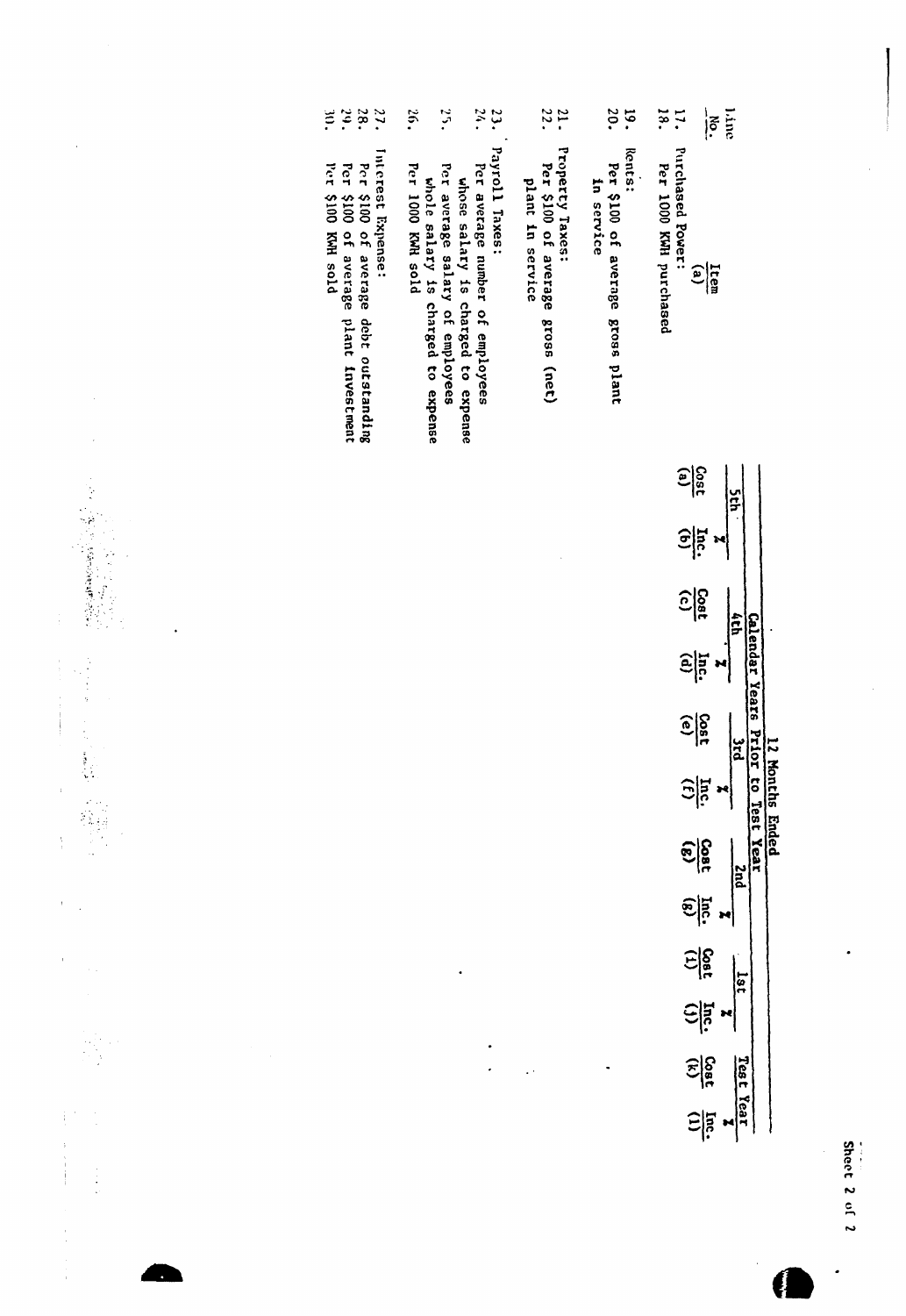|                  | 315<br>刘<br>983<br>$\frac{3}{2}$<br>332<br>ξ<br>$rac{1}{20}$<br>ii                                                                                                                                                                                                                                                                                  | 315<br><b>901</b><br>316<br>214<br>$\frac{1}{2}$<br>$rac{1}{2}$<br><b>312</b>                                                                                                                                                                                  |                        | $\overline{5}$                   | Number<br>Account                                        |                 |                                                                                                                                                    |                            |                               |                                                  |  |
|------------------|-----------------------------------------------------------------------------------------------------------------------------------------------------------------------------------------------------------------------------------------------------------------------------------------------------------------------------------------------------|----------------------------------------------------------------------------------------------------------------------------------------------------------------------------------------------------------------------------------------------------------------|------------------------|----------------------------------|----------------------------------------------------------|-----------------|----------------------------------------------------------------------------------------------------------------------------------------------------|----------------------------|-------------------------------|--------------------------------------------------|--|
|                  | liydraulic Production Plant<br>Completed construction - not classified<br>Miscellaneous power plant equipment<br>Accessory electric equipment<br>Water wheels turbines and generators<br>Structures and improvements<br>Roads, railroads and bridges<br>Reservoirs, dams and waterways<br>Land and land rights<br>Total liydraulic production plant | Completed construction - not classified<br>Miscellaneous power plant equipment<br>Accessory electric equipment<br>Turbogenerator units<br><b>Boiler</b> plant equipment<br>Structures and improvements<br>Land and land rights<br>Total steam production plant | Steam Production Plant | Intangible Plant<br>Organization | Title<br>$\frac{1}{2}$<br>فع<br>Accounts                 |                 |                                                                                                                                                    |                            |                               |                                                  |  |
| ý                |                                                                                                                                                                                                                                                                                                                                                     |                                                                                                                                                                                                                                                                |                        |                                  | <b>Sth</b>                                               | (Yotal Company) | For the Calendar Year 1975 Through 1979 and the 12 Honths Ended January 31, 1980<br>AVERAGE ELECTRIC PLANT IN SERVICE BY ACCOUNT PER 1000 KWH SOLD | <b>Case Number</b><br>7804 | Kentucky Utilities<br>Company |                                                  |  |
|                  |                                                                                                                                                                                                                                                                                                                                                     |                                                                                                                                                                                                                                                                |                        |                                  | <b><i><u>Calendar</u></i></b><br>$\overline{a}$<br>dch   |                 |                                                                                                                                                    |                            |                               |                                                  |  |
|                  |                                                                                                                                                                                                                                                                                                                                                     |                                                                                                                                                                                                                                                                |                        |                                  | 12 Month Ended<br>Years Prior to Test<br><b>Ard</b><br>g |                 |                                                                                                                                                    |                            |                               |                                                  |  |
| $\gamma_{\rm c}$ |                                                                                                                                                                                                                                                                                                                                                     |                                                                                                                                                                                                                                                                |                        |                                  | Snd<br>g                                                 |                 |                                                                                                                                                    |                            |                               |                                                  |  |
|                  |                                                                                                                                                                                                                                                                                                                                                     |                                                                                                                                                                                                                                                                |                        |                                  | Year<br>$\mathbf{\Xi}$<br>181                            |                 |                                                                                                                                                    |                            |                               |                                                  |  |
| Â,               | $\ddot{\phantom{a}}$                                                                                                                                                                                                                                                                                                                                |                                                                                                                                                                                                                                                                |                        |                                  | $\frac{1}{\sqrt{3}}$<br>Test                             |                 |                                                                                                                                                    |                            |                               | <b>Sheet</b><br>Format 16<br>$\frac{10}{2}$<br>س |  |

 $\frac{1}{3}$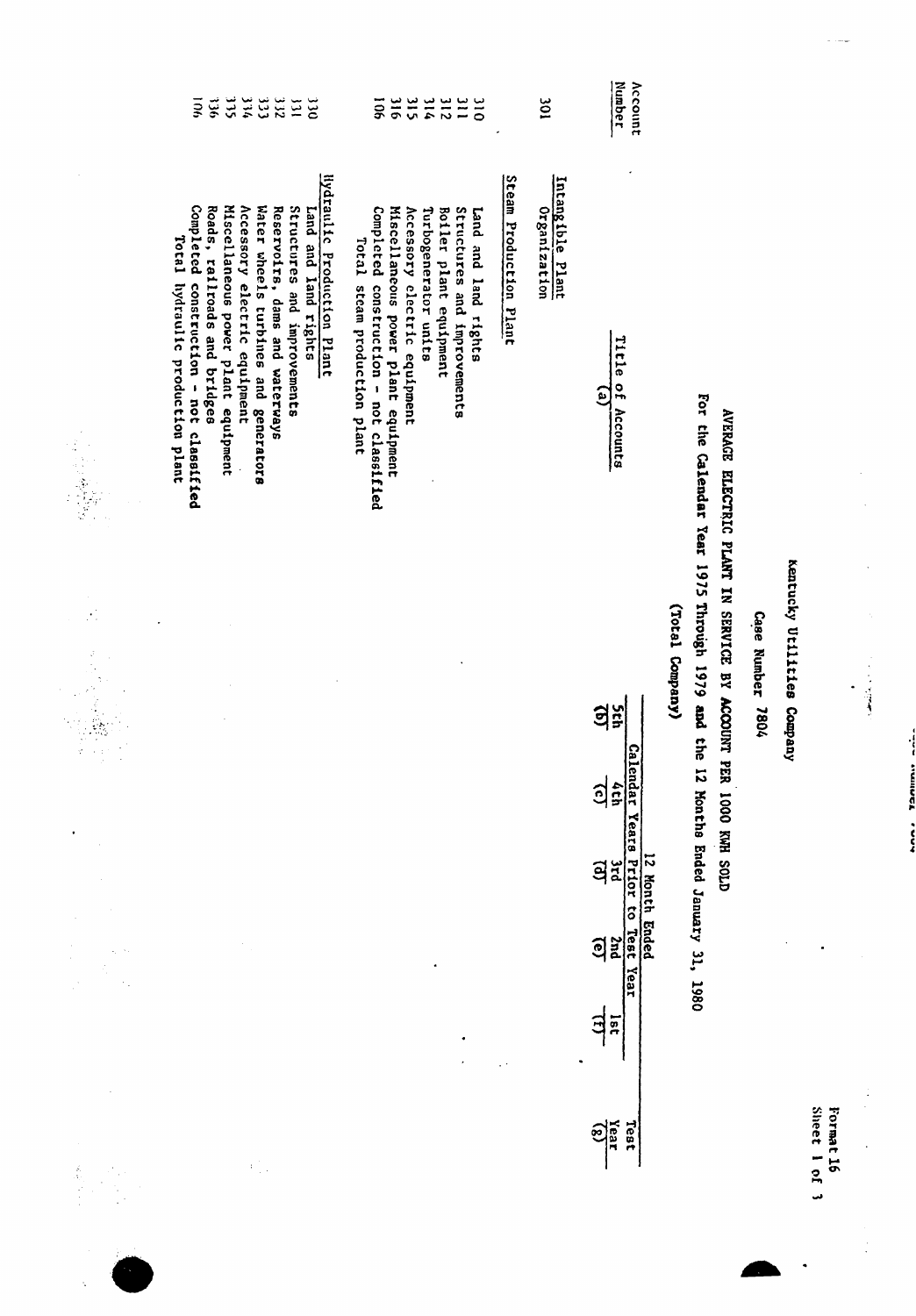| $\frac{3}{2}$<br>$\frac{2}{3}$<br>$\tilde{\mathbf{z}}$<br>295<br>$\frac{260}{2}$<br>59%<br>$\tilde{5}$<br>891<br>$\tilde{c}$<br>$\frac{1}{2}$<br>196<br>ξ<br>$\zeta$                                                                                                                                                                                                                                                                                                      | 356<br>357<br>354<br>359<br>356<br>355<br>353<br>252<br>Į<br><b>OSU</b>                                                                                                                                                                                                                                                                                                                       | 143<br><b>106</b><br><b>346</b><br>345<br><b>A44</b><br>242<br>195<br>$rac{1}{2}$                                                                                                                                                                                                                        | тайшин<br>Account                                                        |
|---------------------------------------------------------------------------------------------------------------------------------------------------------------------------------------------------------------------------------------------------------------------------------------------------------------------------------------------------------------------------------------------------------------------------------------------------------------------------|-----------------------------------------------------------------------------------------------------------------------------------------------------------------------------------------------------------------------------------------------------------------------------------------------------------------------------------------------------------------------------------------------|----------------------------------------------------------------------------------------------------------------------------------------------------------------------------------------------------------------------------------------------------------------------------------------------------------|--------------------------------------------------------------------------|
| Distribution Plant<br>Completed const<br>Leased property<br>Street lighting<br>Meters<br>Services<br>Underground conductors and devices<br>Underground conduit<br>Overhead conductors<br>Poles, towers and fixtures<br>Station equipment<br>Structures and improvements<br>Installations on customers'<br>Line<br>Land and Jand rights<br>transformers<br>$\frac{1}{2}$<br>n customers' premises<br>on customers' premis<br>and signal systems<br>and devices<br>premises | Transmission Plant<br>Overhead conductors and devices<br>Underground conduit<br>Poles and fixtures<br>Towers and fixtures<br>Station equipment<br>Structures and improvements<br>Roads and<br>Underground conductors and devices<br>Land and land rights<br>Completed<br>Total transmission<br>Total production plant<br>construction<br>trails<br>plant<br>$\mathbf{I}$<br>not<br>classified | Other Production Plant<br>Miscellaneous power plant equipment<br>Generators<br>Structures and improvements<br>Completed construction - not classified<br>Accessory electric equipment<br>Prime movers<br>Land and land rights<br>Fuel holders, producers and accessories<br>Total other production plant | Title<br>$\frac{1}{2}$<br>$\mathbf{e}$<br>Accounts<br>t,                 |
| $\mathcal{C}_{\mathbf{a}}$ .                                                                                                                                                                                                                                                                                                                                                                                                                                              |                                                                                                                                                                                                                                                                                                                                                                                               |                                                                                                                                                                                                                                                                                                          | Ĵ,<br>$\frac{1}{2}$<br>Ξ                                                 |
|                                                                                                                                                                                                                                                                                                                                                                                                                                                                           |                                                                                                                                                                                                                                                                                                                                                                                               |                                                                                                                                                                                                                                                                                                          | $\boldsymbol{\Omega}$<br>$\frac{\frac{1}{\epsilon}}{\frac{1}{\epsilon}}$ |
| Ã<br>$\sim$                                                                                                                                                                                                                                                                                                                                                                                                                                                               |                                                                                                                                                                                                                                                                                                                                                                                               |                                                                                                                                                                                                                                                                                                          | 12 Month Ended<br>Years Prior to Test Year<br>٠ę<br>$\frac{1}{2}$        |
|                                                                                                                                                                                                                                                                                                                                                                                                                                                                           | ٠                                                                                                                                                                                                                                                                                                                                                                                             |                                                                                                                                                                                                                                                                                                          | <b>Znd</b><br>$\widehat{e}$                                              |
|                                                                                                                                                                                                                                                                                                                                                                                                                                                                           |                                                                                                                                                                                                                                                                                                                                                                                               |                                                                                                                                                                                                                                                                                                          | $\hat{e}$<br>$rac{5}{2}$                                                 |
|                                                                                                                                                                                                                                                                                                                                                                                                                                                                           |                                                                                                                                                                                                                                                                                                                                                                                               |                                                                                                                                                                                                                                                                                                          | Year<br>(g)<br>Test                                                      |
|                                                                                                                                                                                                                                                                                                                                                                                                                                                                           |                                                                                                                                                                                                                                                                                                                                                                                               |                                                                                                                                                                                                                                                                                                          | Shoat<br>Format<br>ن عالا ج<br>$\tilde{a}$                               |

 $\overline{\phantom{a}}$ 

ur

 $\Delta + h$ 

Ú

TPat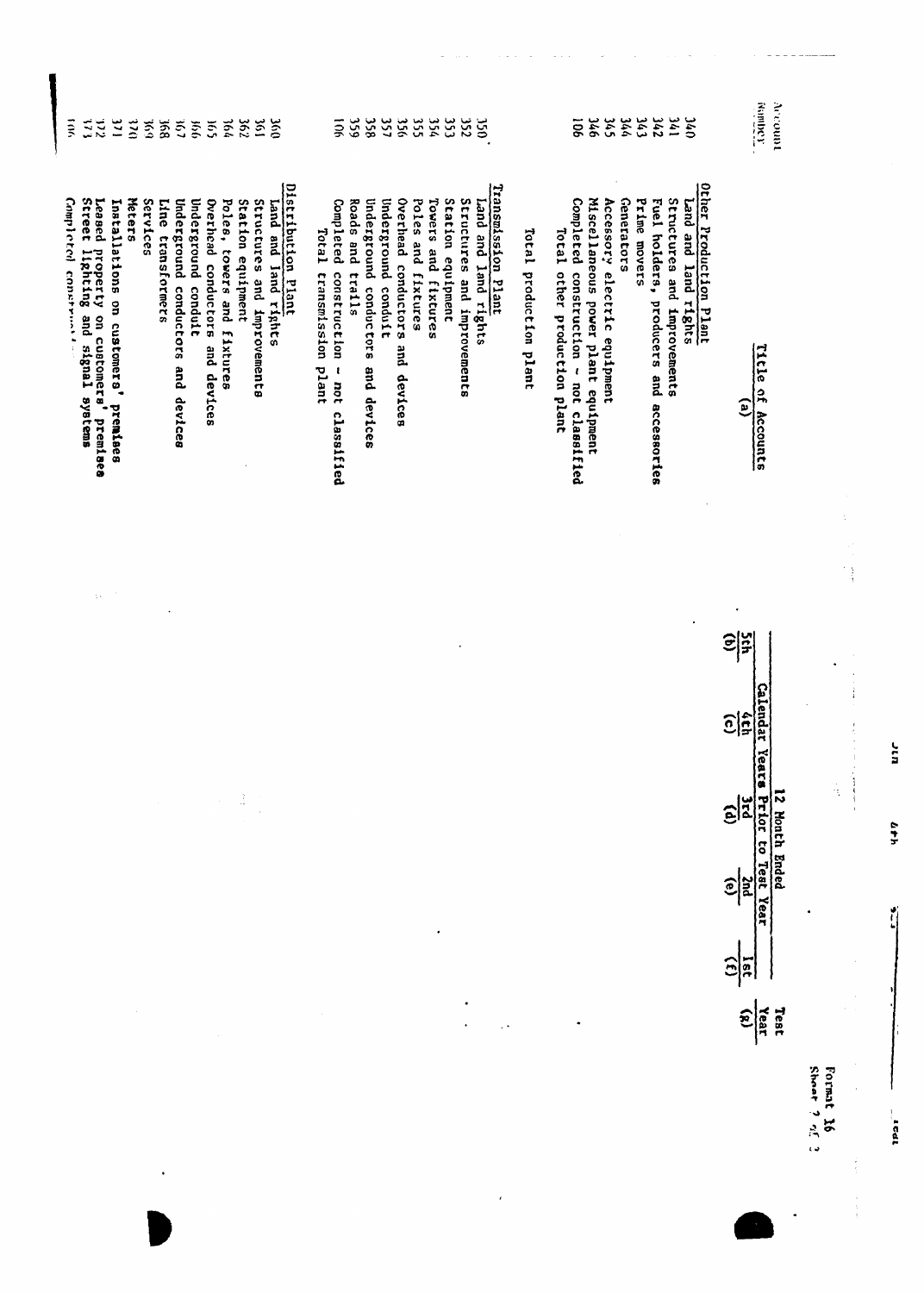| ż<br>$\mathcal{I}$                       |                      | 1.00.1                          | 999<br>197<br>396<br><b>395</b><br>760<br>593<br>392<br>160<br><b>390</b><br>50 <sub>0</sub><br>861.<br>389                                                                                                                                                                                                                                                                                          | <b>Tartum</b><br>Account                                                                                                                                |
|------------------------------------------|----------------------|---------------------------------|------------------------------------------------------------------------------------------------------------------------------------------------------------------------------------------------------------------------------------------------------------------------------------------------------------------------------------------------------------------------------------------------------|---------------------------------------------------------------------------------------------------------------------------------------------------------|
| ¢                                        | <b>PIOS HMX 0001</b> | Total electric plant in service | General Plant<br>Miscellaneous equipment<br>Other tangible property<br>Laboratory equipment<br>Stores equipment<br>Transportation equipment<br>Office furniture and equipment<br>Tools, shop and garage equipment<br>Structures and improvements<br>Completed construction -<br>Communication equipment<br>Power operated equipment<br>Land and Land rights<br>Total general plant<br>not classified | $\frac{1}{2}$<br>$\frac{2}{3}$<br>$\epsilon$<br>Accounts                                                                                                |
| $\epsilon$<br>$\frac{1}{2}$              |                      |                                 | $\cdot$                                                                                                                                                                                                                                                                                                                                                                                              | 의질<br>의                                                                                                                                                 |
| $\frac{1}{2}$<br>$\hat{\phi}_{\rm{max}}$ | $\cdot$              | $\ddot{\phantom{0}}$            |                                                                                                                                                                                                                                                                                                                                                                                                      | 12 Mondar Years Prior to Test Year<br>$\frac{2}{5}$<br>$\begin{array}{c} \begin{array}{c} \mathbf{0} \\ \mathbf{0} \end{array} \end{array}$<br><b>B</b> |
|                                          |                      |                                 | ٠<br>$\ddot{\phantom{1}}$ .                                                                                                                                                                                                                                                                                                                                                                          | $\frac{\cos t}{\cos t}$                                                                                                                                 |

 $\ddot{\phantom{0}}$ 

1   $\ddot{\phantom{0}}$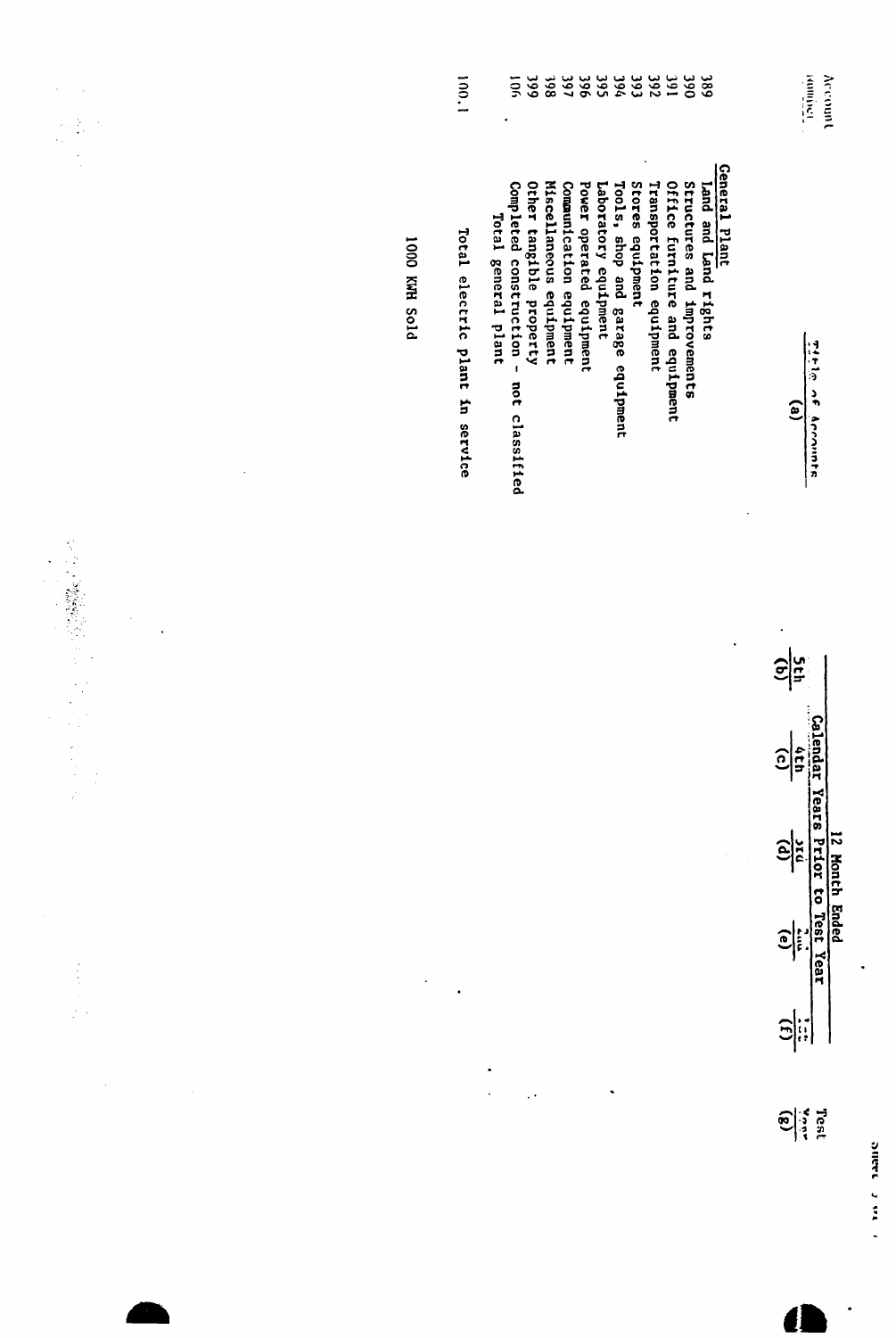| in.<br>T                                                                                                                                                          | 335<br><b>222</b><br>$\overline{9}$<br>333<br>331<br>724<br>$rac{1}{2}$                                                                                                                                                                                                                                            |                                   | 315<br>214<br>916<br><b>212</b><br>$\overline{\mathbf{11}}$<br>$\overline{8}$<br>$\frac{1}{2}$                                                                                                                                                          |                        | 301                              | <b>Number</b><br>Account                                     |                 |                         |                                      |                                                |
|-------------------------------------------------------------------------------------------------------------------------------------------------------------------|--------------------------------------------------------------------------------------------------------------------------------------------------------------------------------------------------------------------------------------------------------------------------------------------------------------------|-----------------------------------|---------------------------------------------------------------------------------------------------------------------------------------------------------------------------------------------------------------------------------------------------------|------------------------|----------------------------------|--------------------------------------------------------------|-----------------|-------------------------|--------------------------------------|------------------------------------------------|
|                                                                                                                                                                   | Mscellaneous power plant equipment<br>Water wheels turbines and generators<br>Reservoirs, dams and waterways<br>Structures and improvements<br>Completed construction - not classified<br>Roads, railroads and bridges<br>Accessory electric equipment<br>Land and land rights<br>Total hydraulic production plant | <b>Hydraulic Production Plant</b> | Miscellaneous power plant equipment<br>Completed construction - not classified<br>Turbogenerator units<br>Boiler plant equipment<br>Structures and improvements<br>Accessory electric equipment<br>Land and land rights<br>Total steam production plant | Steam Production Plant | Intangible Plant<br>Organization | Title of Accounts<br>$\mathbf{r}$                            |                 |                         |                                      |                                                |
|                                                                                                                                                                   |                                                                                                                                                                                                                                                                                                                    |                                   |                                                                                                                                                                                                                                                         |                        |                                  | <b>Beginning</b><br><b>Balance</b><br>$\widehat{\mathbf{e}}$ | (Total Company) | 12 Months Ended January | CLUMBER OF REGISTER FLANT IN SERVICE | Kentucky Utilities Company<br>Case Number 7804 |
| $\gamma_{\rm s}$<br>$\mathbf{u}$<br>$\begin{array}{l} \mathcal{F}_{\mathcal{A}}(\mathcal{B}_{\mathcal{A}}) \\ \mathcal{F}_{\mathcal{A}} \end{array}$<br>$\bar{ }$ |                                                                                                                                                                                                                                                                                                                    |                                   |                                                                                                                                                                                                                                                         |                        |                                  | Additions<br>$\widehat{c}$                                   |                 | 31, 1980                |                                      |                                                |
| Ĵ.                                                                                                                                                                |                                                                                                                                                                                                                                                                                                                    |                                   | $\bullet$                                                                                                                                                                                                                                               |                        |                                  | <b>Retirements</b><br>$\mathbf{r}$                           |                 |                         |                                      |                                                |
|                                                                                                                                                                   |                                                                                                                                                                                                                                                                                                                    |                                   |                                                                                                                                                                                                                                                         |                        |                                  | Transfers<br>$\widehat{e}$                                   |                 |                         |                                      |                                                |
|                                                                                                                                                                   |                                                                                                                                                                                                                                                                                                                    |                                   |                                                                                                                                                                                                                                                         |                        |                                  | <b>Balance</b><br>Ending<br>$\hat{c}$                        |                 |                         |                                      |                                                |
|                                                                                                                                                                   |                                                                                                                                                                                                                                                                                                                    |                                   |                                                                                                                                                                                                                                                         |                        |                                  |                                                              |                 |                         |                                      | <b>Sheet</b><br>Format 17<br>÷<br>$\ddot{=}$   |

 $\begin{array}{c}\n\downarrow \\
\downarrow \\
\downarrow\n\end{array}$ 

 $\frac{1}{2} \sum_{i=1}^{n} \frac{1}{2} \sum_{j=1}^{n} \frac{1}{2} \sum_{j=1}^{n} \frac{1}{2} \sum_{j=1}^{n} \frac{1}{2} \sum_{j=1}^{n} \frac{1}{2} \sum_{j=1}^{n} \frac{1}{2} \sum_{j=1}^{n} \frac{1}{2} \sum_{j=1}^{n} \frac{1}{2} \sum_{j=1}^{n} \frac{1}{2} \sum_{j=1}^{n} \frac{1}{2} \sum_{j=1}^{n} \frac{1}{2} \sum_{j=1}^{n} \frac{1}{2} \sum_{j=1}^{n$ 

 $\ddot{\cdot}$ 

 $\frac{1}{2}$ 

 $\ddot{\phantom{a}}$ 

.

 $\ddot{\cdot}$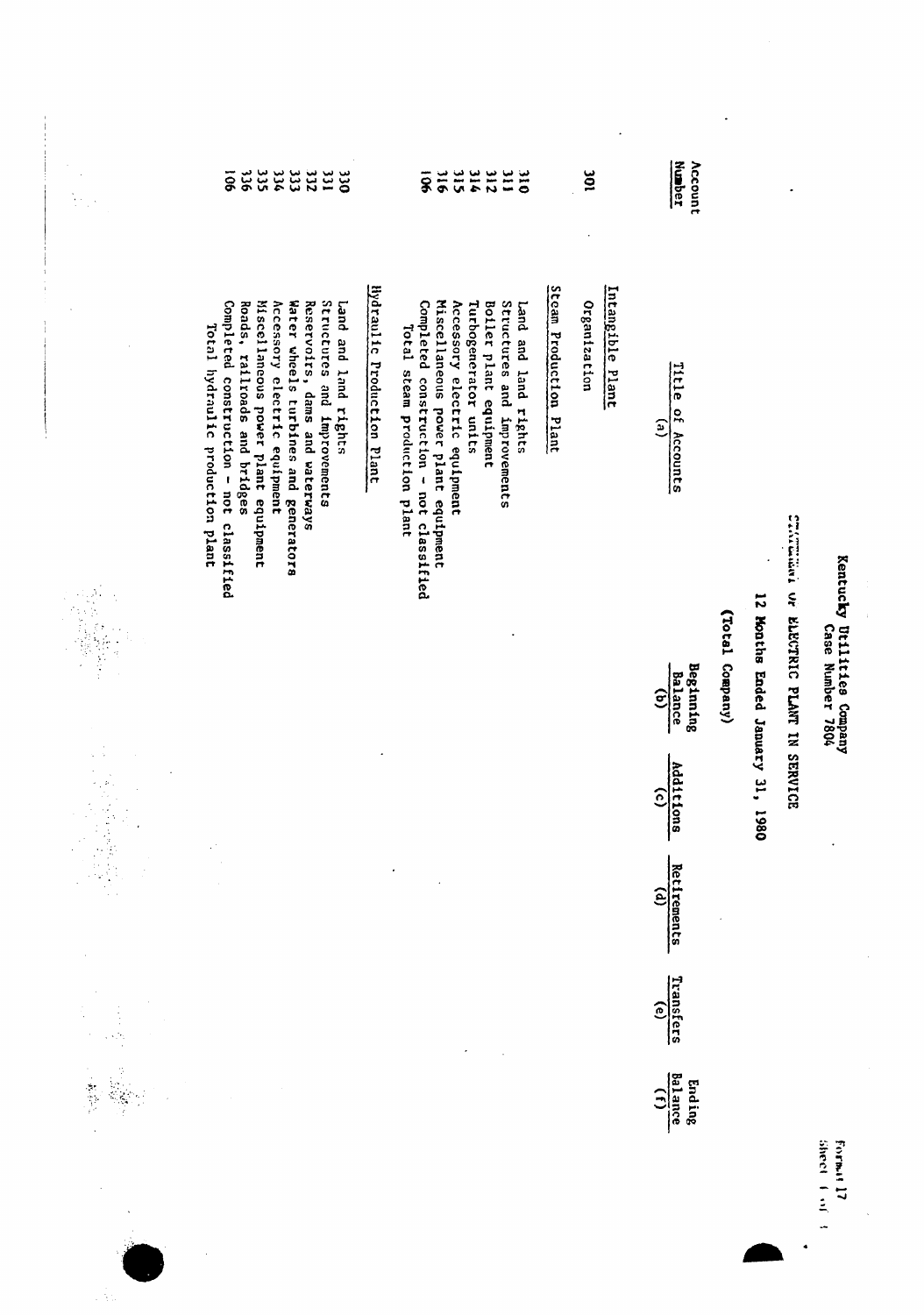|   | 177<br>198<br>373<br><b>272</b><br>$\frac{1}{20}$<br><b>369</b><br>368<br>198<br>366<br><b>365</b><br><b>362</b><br>198<br>$\overline{9}$<br>360                                                                                                                                                                                                                                                                                                                                                       | 356<br>355<br>354<br>357<br>352<br>353<br>358<br><b>OSE</b><br><b>959</b><br>$\overline{5}$                                                                                                                                                                                                                                                | 744<br>343<br>342<br>176<br><b>140</b><br><b>346</b><br><b>SVE</b><br>50 <sub>o</sub>                                                                                                                                                                                                                           | Number<br>Account                              |
|---|--------------------------------------------------------------------------------------------------------------------------------------------------------------------------------------------------------------------------------------------------------------------------------------------------------------------------------------------------------------------------------------------------------------------------------------------------------------------------------------------------------|--------------------------------------------------------------------------------------------------------------------------------------------------------------------------------------------------------------------------------------------------------------------------------------------------------------------------------------------|-----------------------------------------------------------------------------------------------------------------------------------------------------------------------------------------------------------------------------------------------------------------------------------------------------------------|------------------------------------------------|
|   | Distribution Plant<br>Overliead conductors and devices<br>Meters<br>Station equipment<br>Structures and improvements<br>Line<br>Underground conductors and devices<br>Underground conduit<br>Poles, towers and fixtures<br>Land and land rights<br>Completed construction - not classified<br>Street lighting and signal systems<br>Leased property on customers' premises<br>Services<br>Installations on customers' premises<br>Total distribution plant<br>Total transmission plant<br>transformers | Transmission Plant<br>Overhead conductors<br>Station equipment<br>Underground conductors and devices<br>Underground conduit<br>Structures and improvements<br>Land and land rights<br>Completed construction - not classified<br>Roads<br>Poles and fixtures<br>Towers and fixtures<br>Total production plant<br>and trails<br>and devices | Other Production Plant<br>Miscellaneous power plant equipment<br>Fuel holders, producers and accessories<br>Structures and improvements<br>Completed construction - not classified<br>Accessory electric equipment<br><b>Generators</b><br>Prime movers<br>Land and land rights<br>Total other production plant | <u>ritie</u><br>of Accounts<br>$\tilde{z}$     |
|   |                                                                                                                                                                                                                                                                                                                                                                                                                                                                                                        |                                                                                                                                                                                                                                                                                                                                            |                                                                                                                                                                                                                                                                                                                 | Beginning<br><b>Balance</b><br>兌               |
|   | 一、 この この この                                                                                                                                                                                                                                                                                                                                                                                                                                                                                            |                                                                                                                                                                                                                                                                                                                                            |                                                                                                                                                                                                                                                                                                                 | Additions<br>$\hat{c}$                         |
|   |                                                                                                                                                                                                                                                                                                                                                                                                                                                                                                        |                                                                                                                                                                                                                                                                                                                                            |                                                                                                                                                                                                                                                                                                                 | Retirements<br>$\hat{E}$                       |
|   | 医子宫<br>þ,<br>$\frac{1}{2}$                                                                                                                                                                                                                                                                                                                                                                                                                                                                             |                                                                                                                                                                                                                                                                                                                                            |                                                                                                                                                                                                                                                                                                                 | Transfers<br>Cel                               |
|   |                                                                                                                                                                                                                                                                                                                                                                                                                                                                                                        |                                                                                                                                                                                                                                                                                                                                            |                                                                                                                                                                                                                                                                                                                 | Beginning<br>Balance<br>$\widehat{\mathbf{c}}$ |
| ł | 计可分                                                                                                                                                                                                                                                                                                                                                                                                                                                                                                    |                                                                                                                                                                                                                                                                                                                                            |                                                                                                                                                                                                                                                                                                                 | <b>Shared Start</b><br>Format 17               |

 $\ddot{\phantom{1}}$ 

 $\ddot{\cdot}$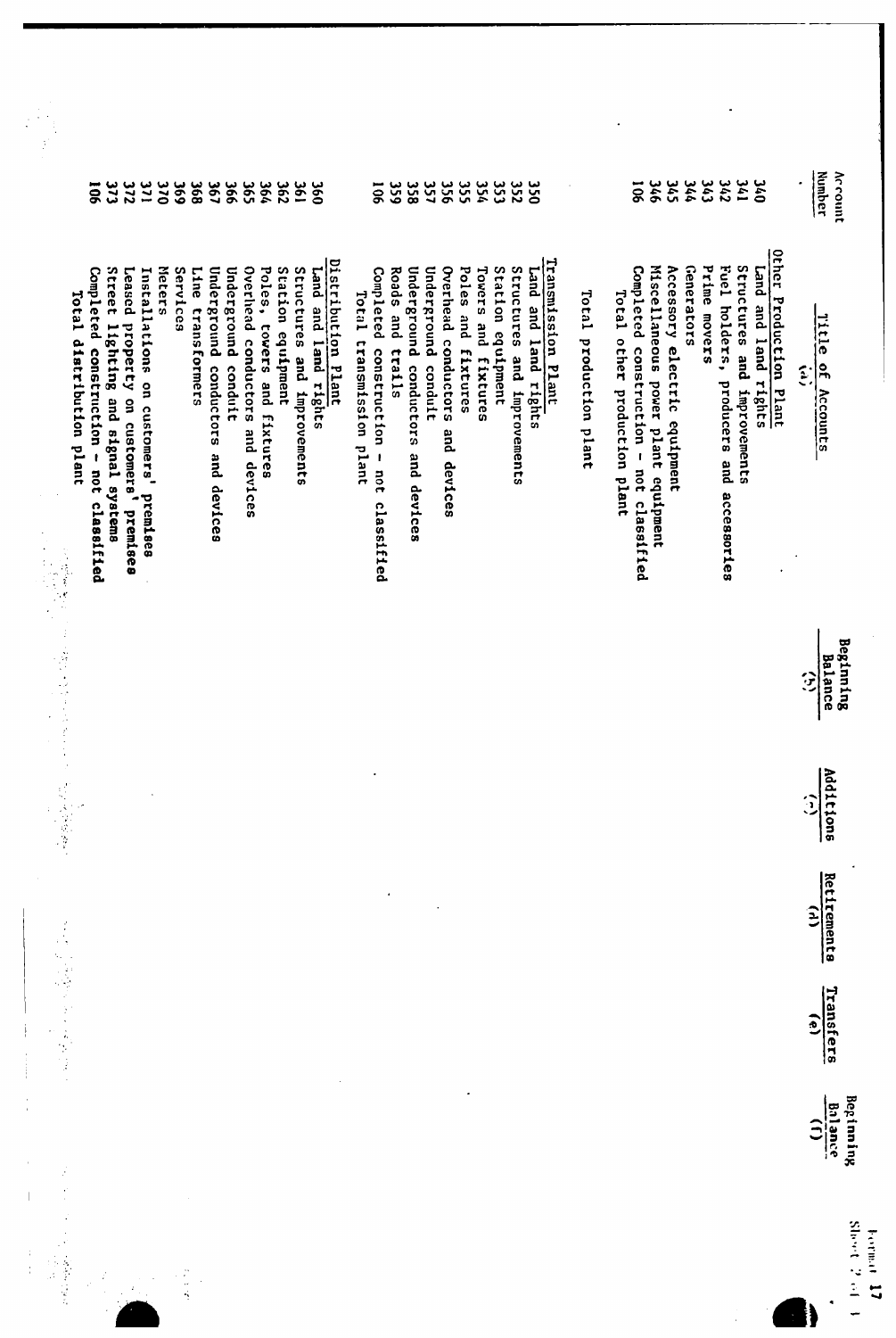| Ŵ         |
|-----------|
| える        |
| 7<br>۱    |
| فعنة<br>j |
| ⇒         |
|           |

 $\frac{1}{2}$ 

Additions Retirements

Transfers

Ending<br>Balance

| 1001                            | ក្ក                                                            | 362                                                | 99999999999<br>89999999999                         |                      |                                  |                  |                          |                                |                             | 382                  |               |   | Number<br>Account |           |
|---------------------------------|----------------------------------------------------------------|----------------------------------------------------|----------------------------------------------------|----------------------|----------------------------------|------------------|--------------------------|--------------------------------|-----------------------------|----------------------|---------------|---|-------------------|-----------|
| Total electric plant in service | Completed construction - not classified<br>Total general plant | Miscellaneous equipment<br>Other tangible property | Comunication equipment<br>Power operated equipment | Iaboratory equipment | Tools, shop and garage equipment | Stores equipment | Transportation equipment | Office furniture and equipment | Structures and improvements | Land and Land rights | General Plant | ව | Title of Accounts |           |
|                                 |                                                                |                                                    |                                                    |                      |                                  |                  |                          |                                |                             |                      |               |   | <b>Balance</b>    | ちょうしょうしょう |

**PTOS HMX 0001** 

 $\ddot{\phantom{0}}$ 

ý, 

一、 多少 人

 $\bar{1}$ 

 $\overline{1}$ 

 $\ddot{\phantom{0}}$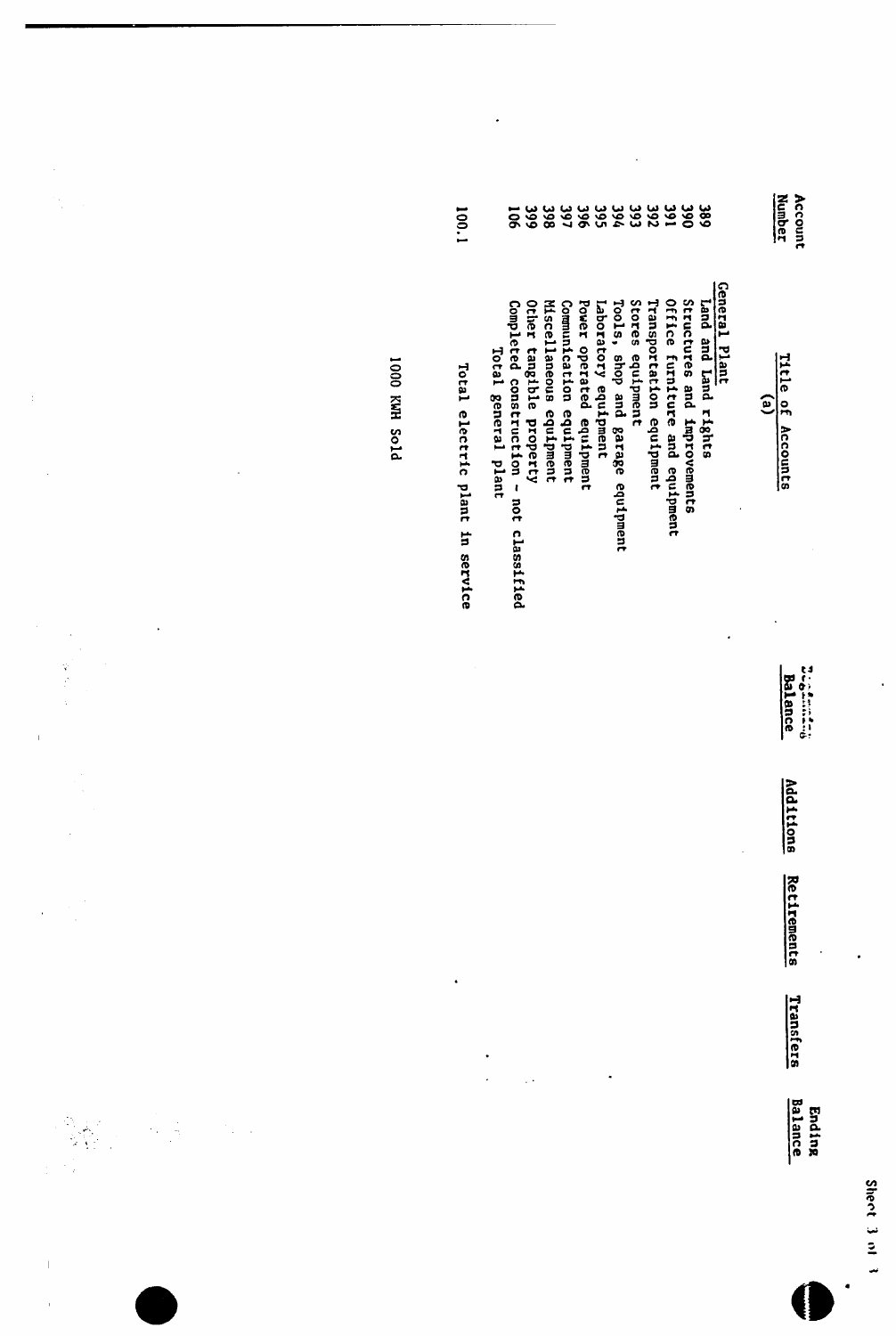

### Kentucky Utilities Company

### Case Number 7804

### ACCOUNT 913 —ADVERTISING EXPENSE

### For the 12 Months Ended January 31, 1980

### (Total Company)

 $\mathbb{R}^2$ 

### $(000's)$

|                                   |      | Sales or           |                                                                   |                         |     |       |              |
|-----------------------------------|------|--------------------|-------------------------------------------------------------------|-------------------------|-----|-------|--------------|
| Line<br>$\underline{\text{No}}$ . | Item | Advertising<br>(b) | Promotional Institutional Conservation Rate<br><b>Advertising</b> | <b>Advertising Case</b> | (e) | Other | Total<br>(g) |
|                                   | (a)  |                    |                                                                   |                         |     |       |              |

### 1. Newspaper

2. Magazines and Other

### 3. Telvision

4. Radio

### 5. Direct Mail

### 6. Sales Aids

7. Total

### 8. Amount Assigned to Ky. Retail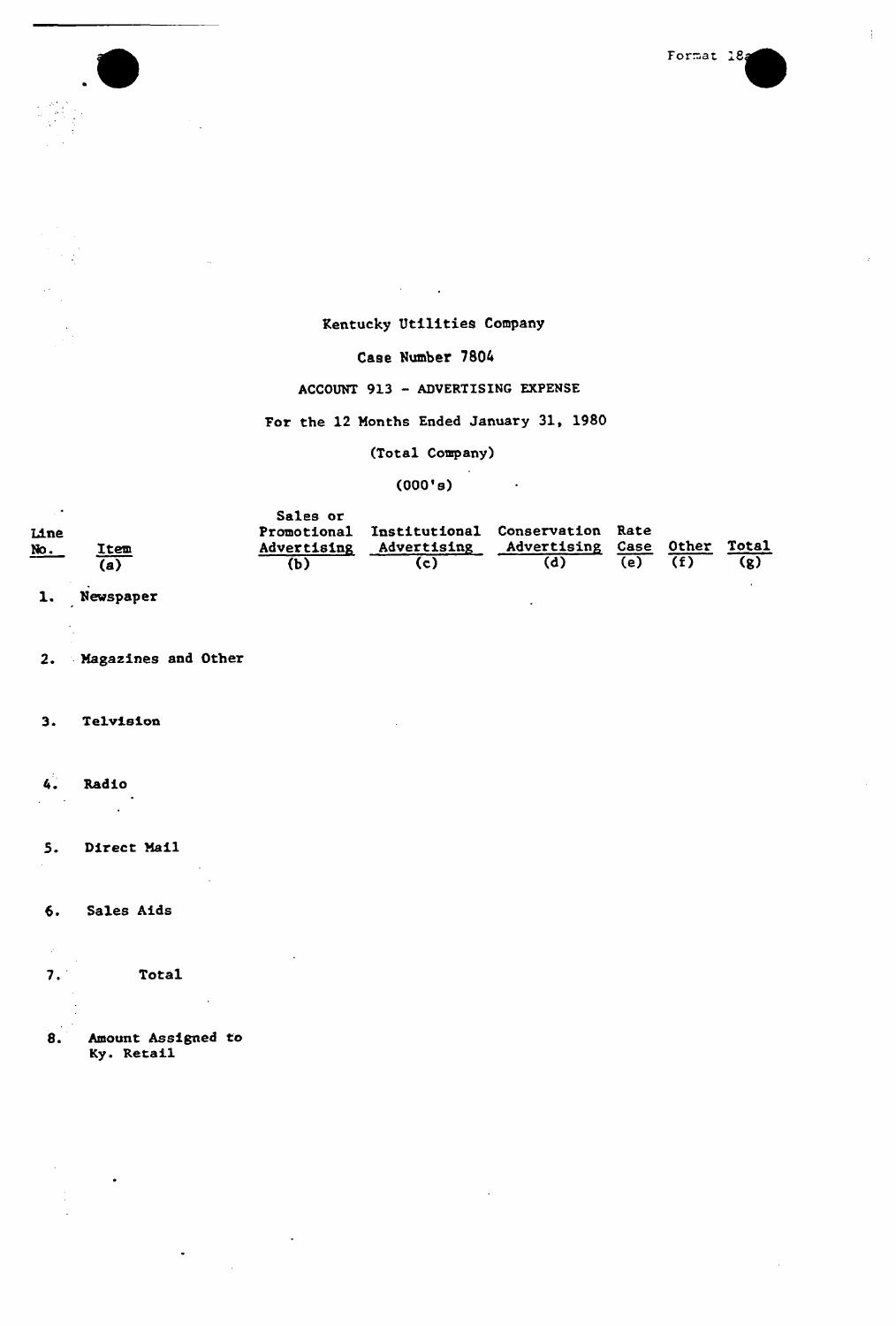Format 18b



### Kentucky Utilities Company

### Case Number 7804

### ACCOUNT 930 - MISCELLANEOUS GENERAL EXPENSES

### For the 12 Months Ended January 31, 1980

(Total Company)

### $(000's)$

Line <u>Item</u> Amount No.  $\overline{\mathbf{(a)}}$ (b)  $\mathbf{1}$ . Industry Association Dues 2. Stockholder and Debt Servicing Expenses  $3.$ Institutional Advertising 4. Conservation Advertising 5. Rate Department Load Studies  $6.$ Water, and Other Testing and Research  $7.$ Directors' Fees and Expenses 8. Dues and Subscriptions 9. Miscellaneous 10. Total ll. Amount Assigned to Ky. Retail

٠.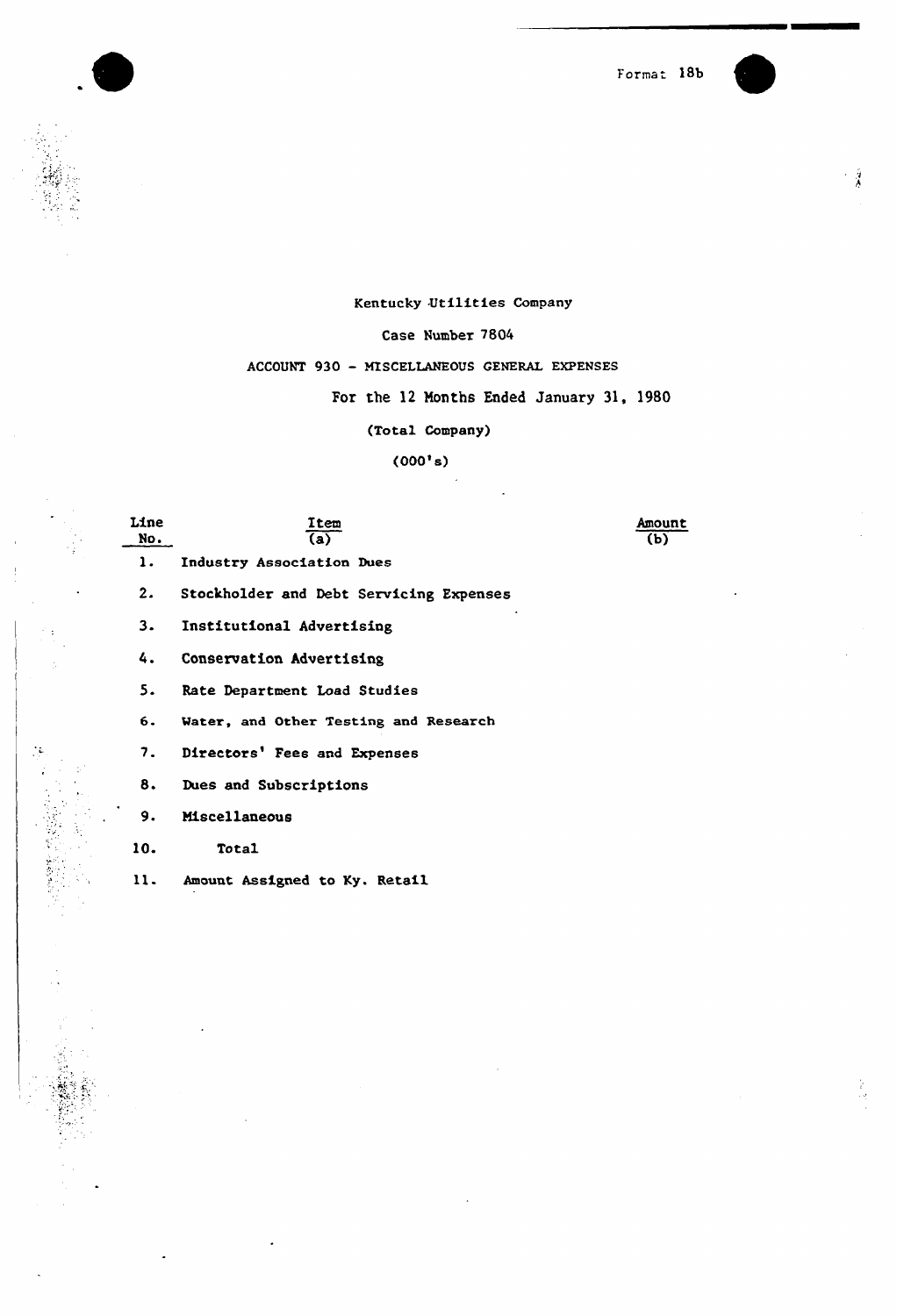

Amount (b)



### Kentucky Utilities Company

### Case Number 7804

### ACCOUNT 426 - MISCELLANEOUS INCOME DEDUCTIONS

### For the 12 Months Ended January 31,  $1980$

(Tota1 Company)

(000'6)

No. (a) 1. Donations 2. Civic Activities 3. Political Activities 4. Other 5. Total 6. Amount Assigned to Ky. Retail

Item

Line

 $\ddot{\phantom{a}}$ 

 $\sim$   $\sim$ 

 $\ddot{\phantom{a}}$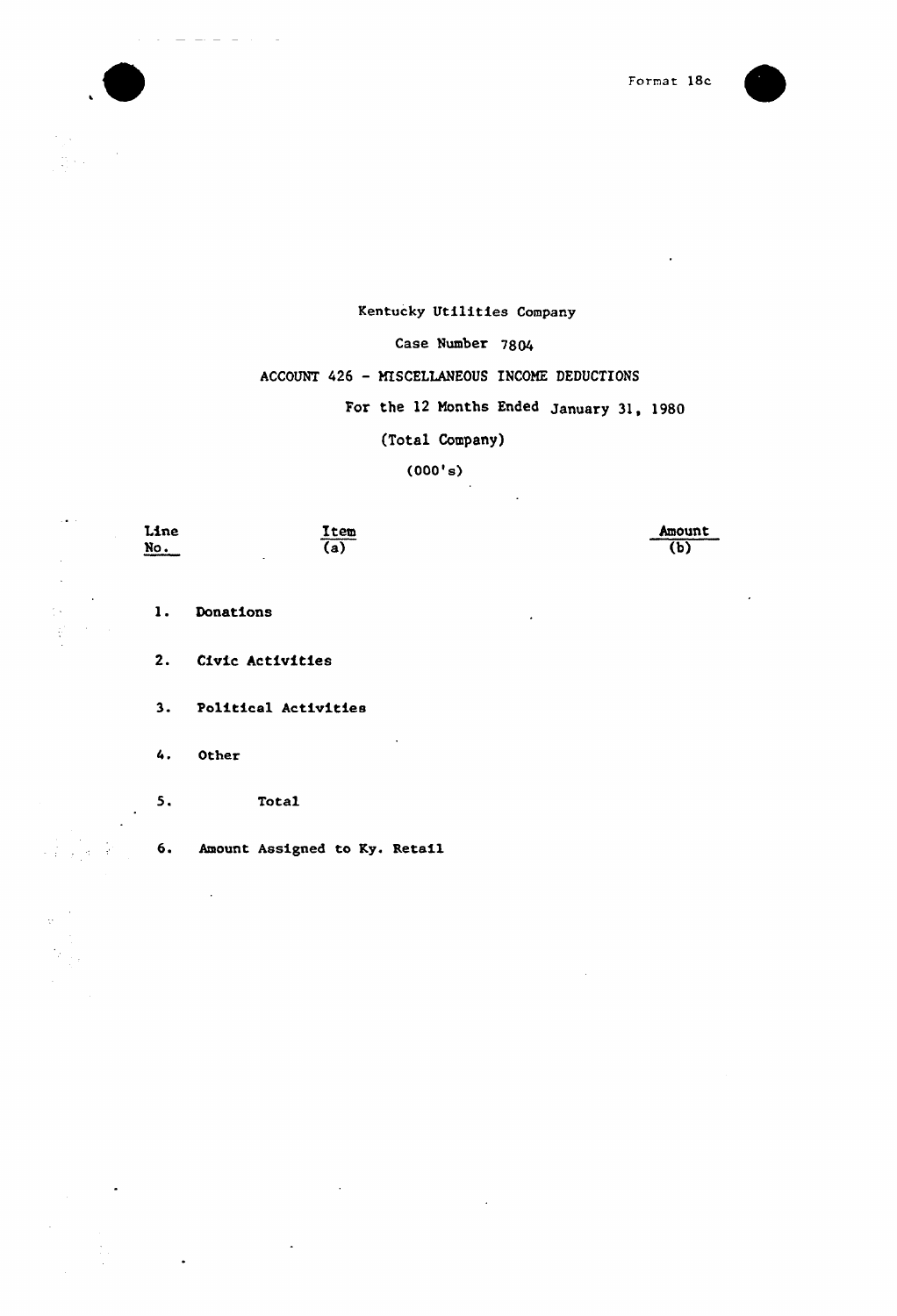

Ž.  $\overline{\mathcal{L}}$ 

表

### Kentucky Utilities Company

### Case Number 7804

### AVERAGE RATES OF RETURN

### 12 Months Ended January 31, 1980

| Line<br>No. | Calendar Years<br>Prior to Test Year<br>(a) | Total<br>Company<br>Electric<br>(b) | Ky.<br>Retail<br>(c) | Other<br>Retail<br>Jurisdictions<br>$\overline{d}$ | <b>FPC</b><br>Wholes 11<br>(e) |
|-------------|---------------------------------------------|-------------------------------------|----------------------|----------------------------------------------------|--------------------------------|
| 1.          | Original Cost Net Investment:               |                                     |                      |                                                    |                                |
| 2.          | 5th Year                                    |                                     |                      |                                                    |                                |
| 3.          | 4th Year                                    |                                     |                      |                                                    |                                |
| 4.          | 3rd Year                                    |                                     |                      |                                                    |                                |
| 5.          | 2nd Year                                    |                                     |                      |                                                    |                                |
| 6.          | 1st Year                                    |                                     |                      |                                                    |                                |
| 7.          | Test Year                                   |                                     |                      |                                                    |                                |
| 8.          | Original Cost Common Equity:                |                                     |                      |                                                    |                                |
| 9.          | 5th Year                                    |                                     |                      |                                                    |                                |
| 10.         | 4th Year                                    |                                     |                      |                                                    |                                |
| 11.         | 3rd Year                                    |                                     |                      |                                                    |                                |
| 12.         | 2nd Year                                    |                                     |                      |                                                    |                                |
| 13.         | 1st Year                                    |                                     |                      |                                                    |                                |
| 14.         | Test Year                                   |                                     |                      |                                                    |                                |
|             |                                             |                                     |                      |                                                    |                                |

 $\frac{1}{2}$ 

 $\frac{1}{2}$  .

1

ł

NOTE: Provide work papers in support of the above calculations,